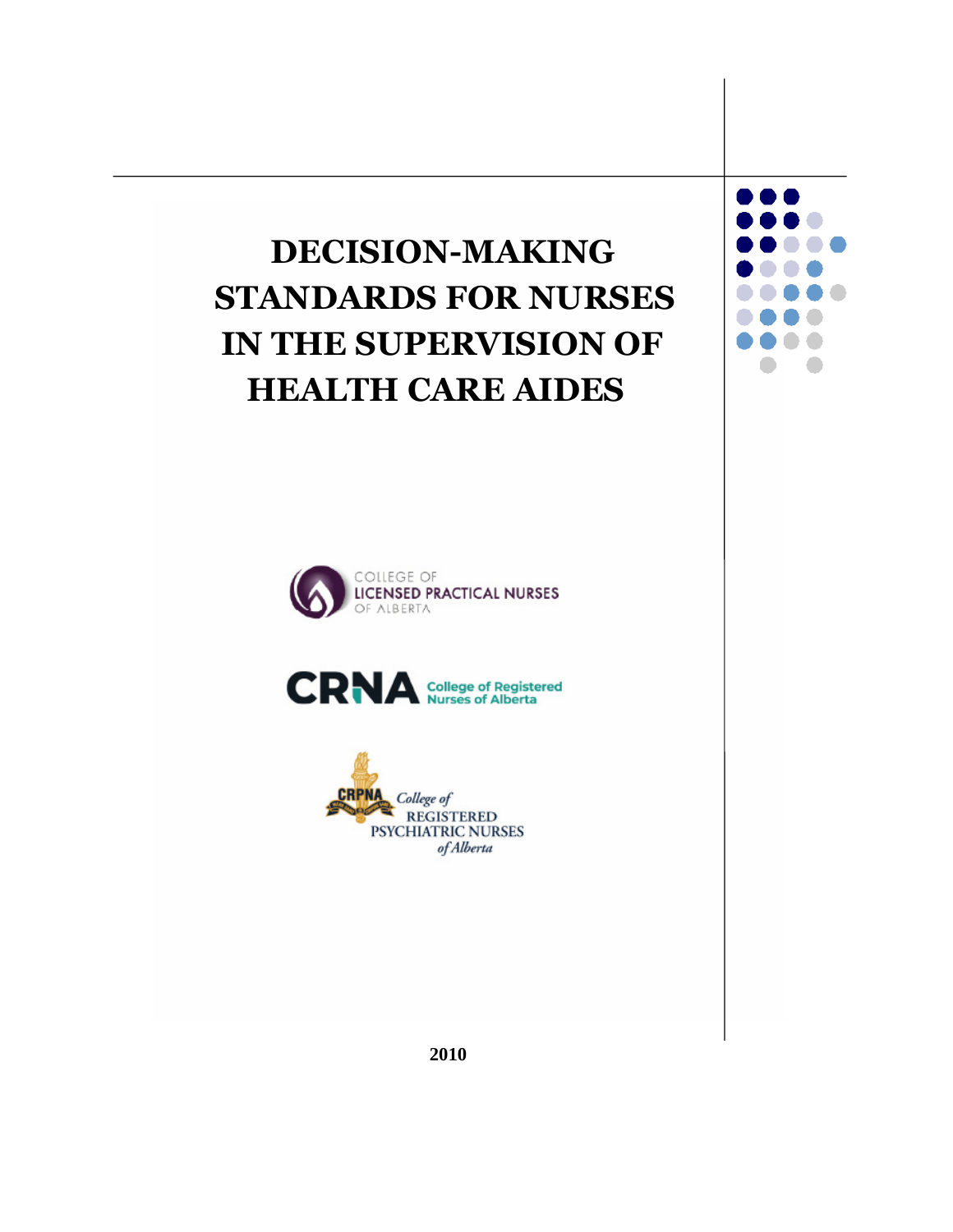College of Licensed Practical Nurses of Alberta 780- 484-8886 1-800-661-5877

College of Registered Nurses of Alberta (The College and Association of Registered Nurses of Alberta [CARNA] is operating as the College of Registered Nurses of Alberta [CRNA]) 780-451-0043 1-800-252-9392

College of Registered Psychiatric Nurses of Alberta 780-434-7666 1-877-234-7666

Members of the regulatory bodies above should contact their respective organizations with questions, or to seek practice guidance, about the decision-making and other nursing responsibilities discussed in this document.

This document is a revision of the September 2003 document *Decision-Making Standards for Nurses in the Supervision of Health Care Aides: Restricted Activities and Activities of Daily Living*. The title of the document has changed to *Decision-Making Standards for Nurses in the Supervision of Health Care Aides.*

This document will be reviewed and revised every 5 years, to assure currency and applicability in changing health-care settings.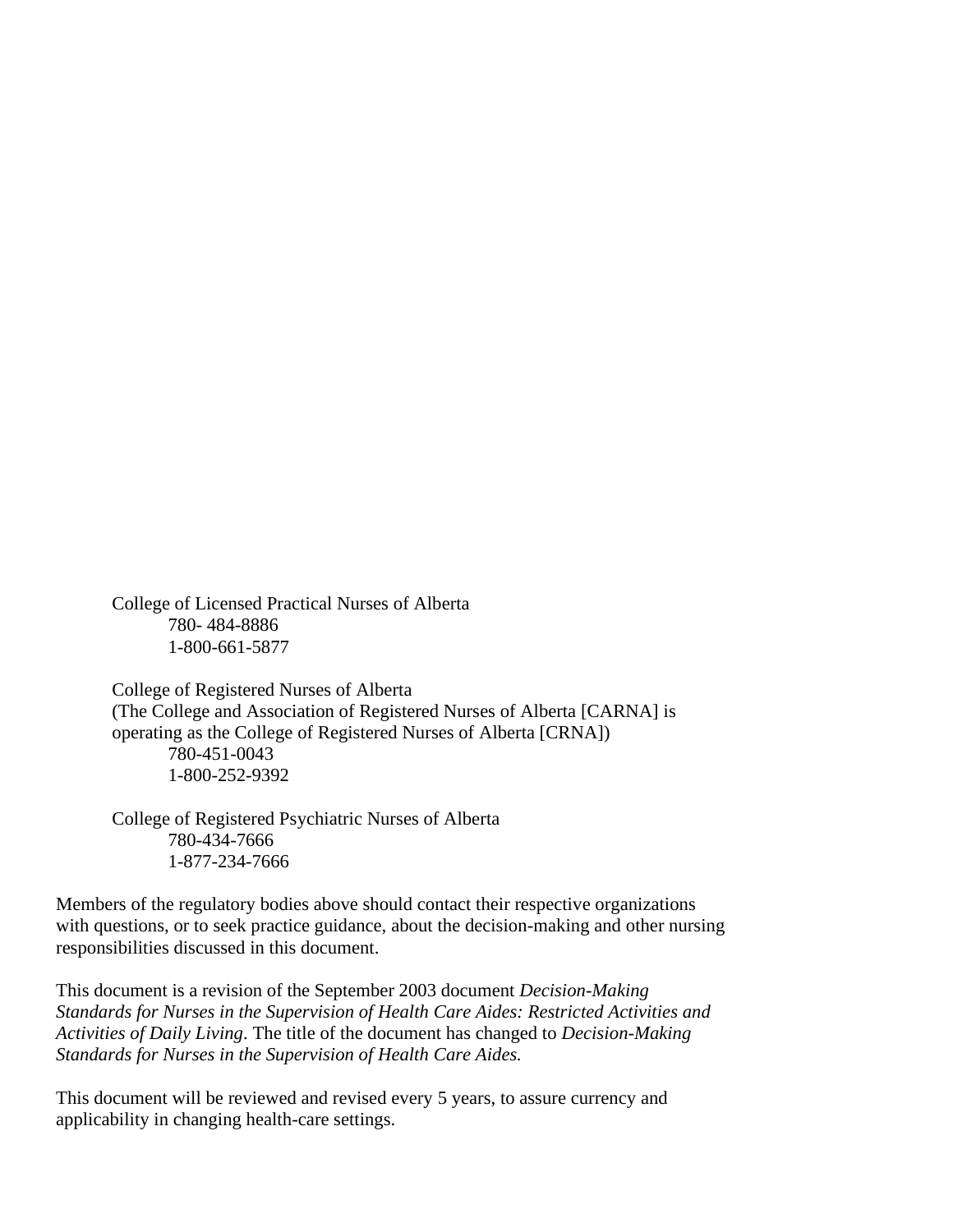# **TABLE OF CONTENTS**

| DECISION-MAKING STANDARDS FOR NURSES IN THE SUPERVISION OF                                                                                  |     |
|---------------------------------------------------------------------------------------------------------------------------------------------|-----|
|                                                                                                                                             |     |
|                                                                                                                                             |     |
|                                                                                                                                             |     |
| <b>STANDARDS FOR THE SUPERVISION OF HEALTH CARE AIDES IN THE</b><br>PROVISION OF NURSING CARE AND PERFORMANCE OF RESTRICTED                 |     |
|                                                                                                                                             |     |
| FIGURE 1: DECISION TREE RESTRICTED ACTIVITY OR ACTIVITY OF DAILY LIVING. 6                                                                  |     |
|                                                                                                                                             |     |
|                                                                                                                                             |     |
|                                                                                                                                             |     |
|                                                                                                                                             |     |
|                                                                                                                                             |     |
| <b>GUIDANCE FOR OTHER CARE COMMONLY PROVIDED BY HEALTH</b>                                                                                  |     |
|                                                                                                                                             |     |
|                                                                                                                                             |     |
|                                                                                                                                             |     |
|                                                                                                                                             |     |
| <b>EMPLOYER AND HEALTH CARE AIDE RESPONSIBILITY AND</b>                                                                                     |     |
|                                                                                                                                             |     |
| MANAGEMENT OF UNSAFE SITUATIONS OR WHEN QUESTIONS ARISE                                                                                     |     |
|                                                                                                                                             |     |
| <b>GLOSSARY</b> .                                                                                                                           | -11 |
|                                                                                                                                             |     |
|                                                                                                                                             |     |
|                                                                                                                                             |     |
|                                                                                                                                             |     |
|                                                                                                                                             |     |
| <b>APPENDIX B: EXAMPLES OF PROCEDURES DETERMINED TO BE RESTRICTED</b>                                                                       |     |
| <b>ACTIVITIES, ACTIVITIES OF DAILY LIVING OR REQUIRE FURTHER ASSESSMENT BY</b><br>A NURSE ACCORDING TO THE ESTABLISHED NURSING CRITERIA  18 |     |
|                                                                                                                                             |     |
|                                                                                                                                             |     |
|                                                                                                                                             |     |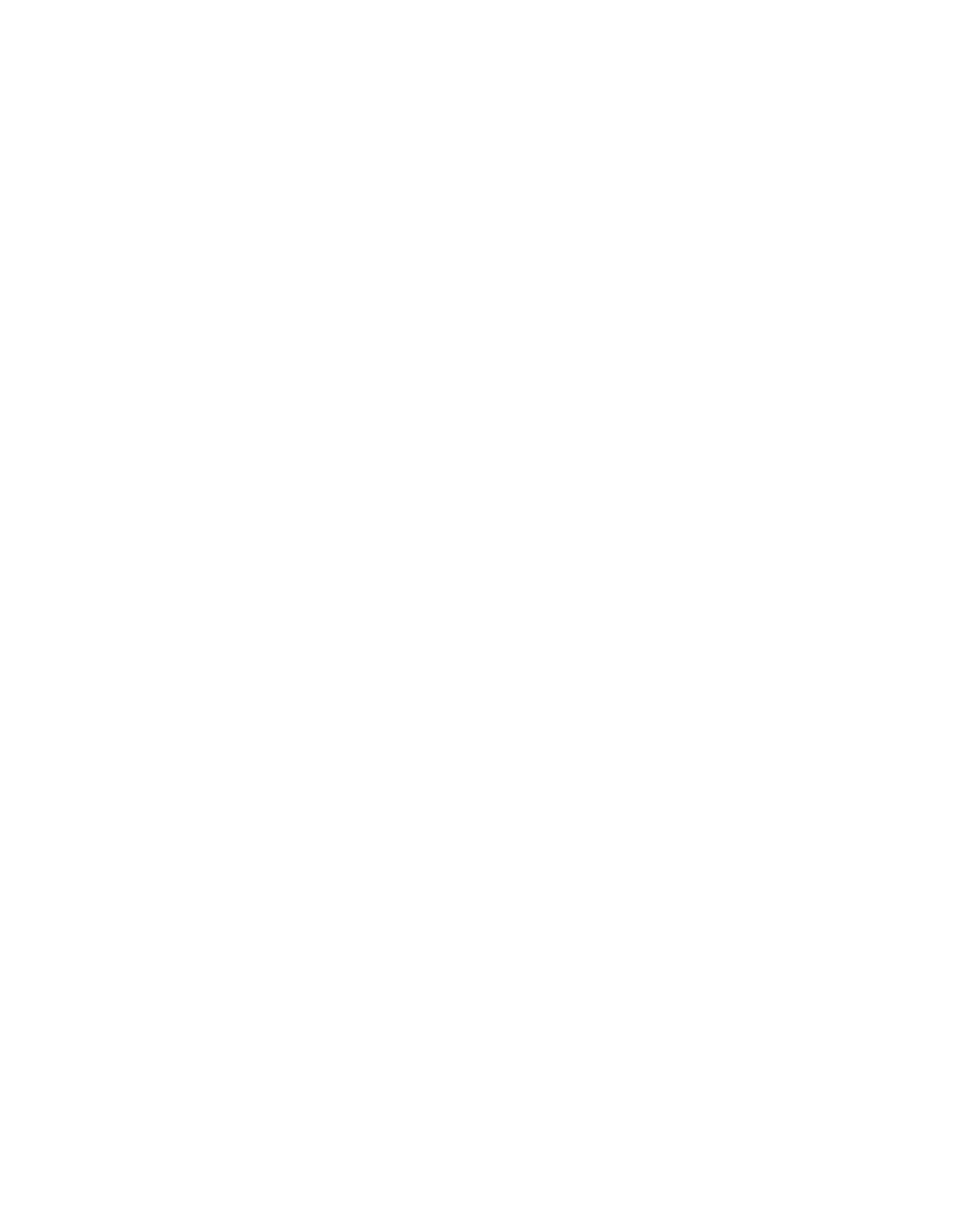# **DECISION-MAKING STANDARDS FOR NURSES IN THE SUPERVISION OF HEALTH CARE AIDES**

The three regulatory bodies for nursing in Alberta: College and Association of Registered Nurses of Alberta (CARNA), College of Licensed Practical Nurses of Alberta (CLPNA), and College of Registered Psychiatric Nurses of Alberta (CRPNA), collaborated in the development of this document to meet the provisions of the *Health Professions Act* (HPA), *Government Organization Act* (GOA) and each profession's regulation under HPA. Members of all three groups may have responsibility to supervise health care aides in performing restricted activities and providing nursing care. The three nursing groups recognize the importance of consistent interpretation and application of the Act and regulations in all settings where nurses practise to promote safe, competent and ethical nursing care, and the importance of clarity of communication between and among health-care workers and the public they serve.

The purpose of this document is to identify standards that must be met by registered nurses (RN), licensed practical nurses (LPN) and registered psychiatric nurses (RPN) for the supervision of health care aides in the provision of care and performance of restricted activities. Throughout this document, the term "nurse" refers to a RN, LPN, or RPN in Alberta. "Nurse" is a protected title under the *Health Professions Act* (HPA) and may only be used by a regulated member of CARNA, CLPNA, or CRPNA.

Health care aides may be employed in any setting where care is provided. Some settings are within the health system and others are within the housing sector. Increasingly health care aides are being employed in acute care settings. This document is applicable to all settings where health care services are provided. Development of employer policy that aligns with these standards will enhance and support safe client care.

# **INTRODUCTION – HEALTH CARE AIDES**

Health care aides are known by various job titles as determined by their employers, including personal care aides, assistants or attendants, psychiatric aides, home or support workers, community health representatives (in aboriginal communities), or auxiliary health care workers. The use of the term "health care aide" has evolved to be the generic title for this group of staff.

In a continuing care or acute care facility where a number of clients reside or are being cared for, needs of clients range from providing some assistance with personal care activities to total care. There is on-site supervision by a nurse in these settings. Health care aides may provide care to groups of clients/residents or may be assigned to care for specific individuals.

Health care aides may also provide care in a private home or group home. In this setting the worker usually provides care to the same client(s) on a regular schedule, and therefore knows the client and the client's abilities and specific needs. Following a nursing assessment and care planning by a nurse, the supervising nurse may choose to teach and assign to an individual health care aide, specific tasks or approaches related to the care of the individual client. The nurse evaluates the care provided and makes adjustments to the care plan. In community settings, the nurse is available for guidance and consultation by the health care aide but is not actually on-site at the point of care where the assigned task(s) is being performed.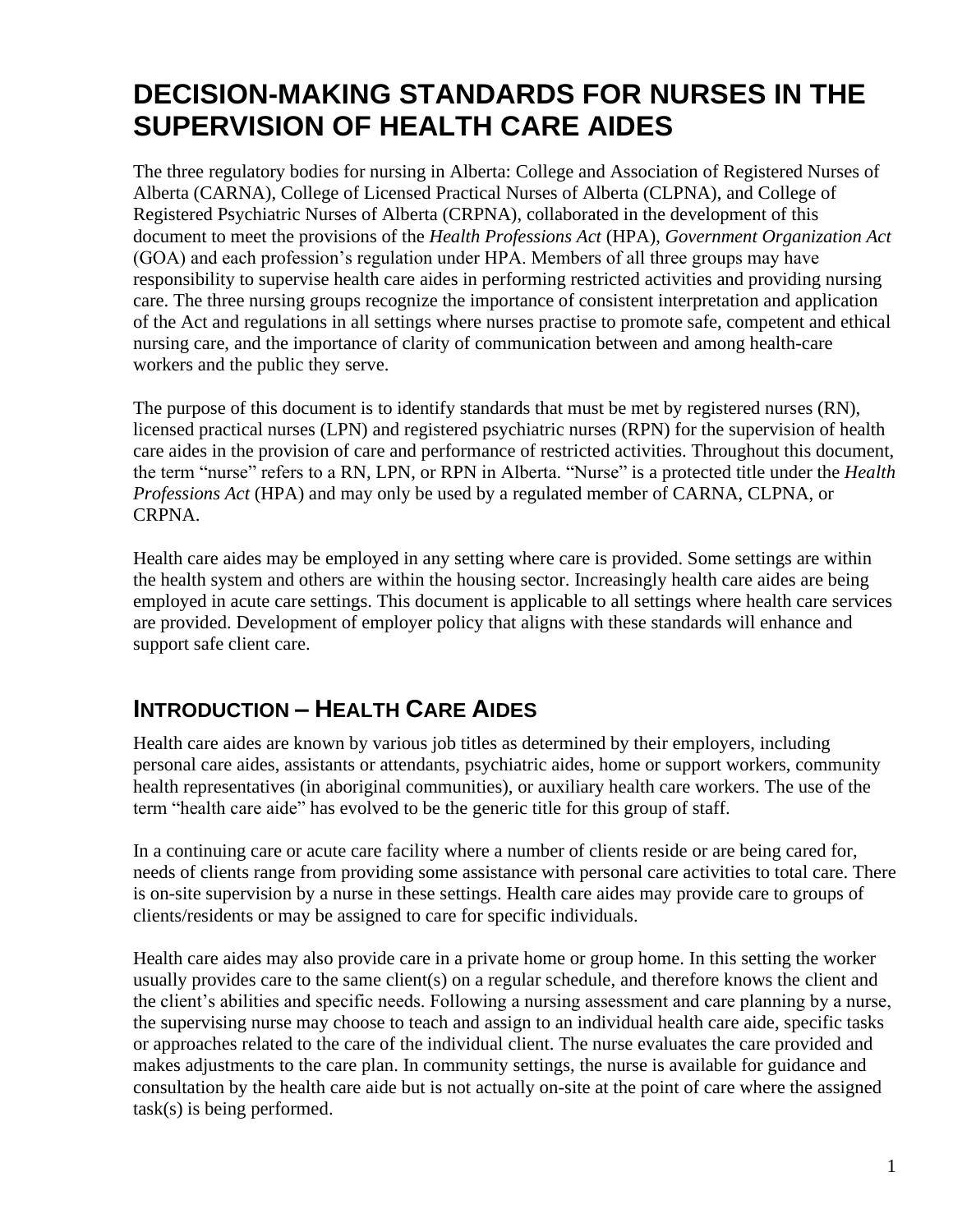Psychiatric health care aides provide care in institutional and community settings to persons with substantial disorders of thought, mood, perception or memory that impairs the client's judgment, behavior, and capacity to recognize reality or ability to meet the ordinary demands of life. While these aides do not do psychosocial interventions to treat these disorders, they do provide care that supports the client under the direction and supervision of a regulated nurse.

Alberta Health and Wellness issued the *Health Care Aides Competency Profile* (Alberta Health and Wellness, 2001), which identifies competencies that should be met by health care aides in health care settings. These competencies have been developed to enable the framing of training modules applicable to preparation of health care aides for various settings, and to serve as guides for educational institutions developing courses. Health care aides come from a variety of backgrounds including internationally educated nurses who are working towards meeting licensure requirements, students in nursing programs, or those who have no experience in health care. Some may be new Canadians with limited English language skills. Experienced health care aides may or may not have taken a variety of educational programs. Continuing education programs are as essential for health care aides as they are for all regulated health professions.

# **HEALTH CARE AIDES AS PARTNERS IN CARE**

In the present health care environment collaboration of the members of the health care team is valued and encouraged. Well functioning teams have shown great promise in delivering quality care and contributing to patient safety (Pan-Canadian Planning Committee on Unregulated Health Workers, 2008). Increasingly, health care aides are part of the staff mix. Clear job descriptions and educational programs to ensure attainment of necessary competencies will increase trust in and respect for the health care aide. This will contribute to the integration of the health care aide as a valued member of the health care team. Effective communication is critical to ensure the sharing of necessary information between the health care aide and the nurse and to integrate the care activities.

# **LEGISLATIVE STRUCTURE**

In 1999, the *Health Professions Act* (HPA) was passed providing a regulatory structure for all selfgoverning health professions in Alberta. Each profession has:

- a practice statement in HPA that outlines the practice of the profession and,
- a regulation specific to the profession

HPA enables a profession to authorize its members to perform restricted activities. "Restricted activities are a procedure or service that requires a specific professional competence to be performed safely" (Health professions act: A new law for regulated health care professionals, 1999, p. 6). The complete list of restricted activities is in Schedule 7.1 of the *Government Organization Act* (GOA) (See Appendix A). According to the GOA, no one can perform a restricted activity unless the person:

- is authorized under their professional regulation
- the Minister of Health makes a specific regulation authorizing a person or category of persons to perform a restricted activity or,
- the person is authorized under other legislation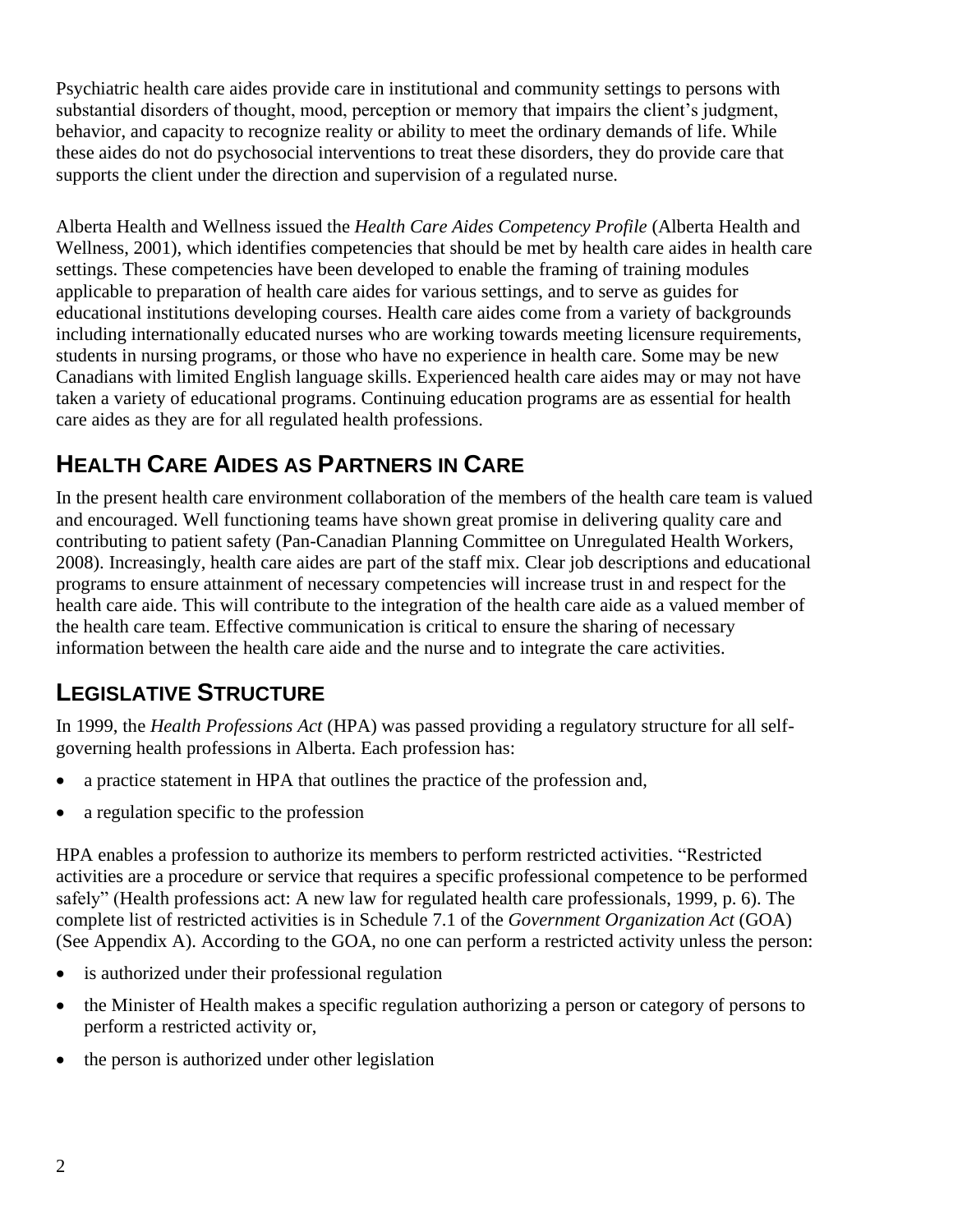### **How This Affects Health Care Aides**

Health care aides are enabled to perform restricted activities under the provisions of Schedule 7.1 of the *Government Organization Act* (GOA). Under this section of the GOA a health care aide can perform a restricted activity if:

- The health care aide has the consent and supervision of a regulated nurse,
- The profession has a regulation that permits the health care aide to perform the restricted activity, and
- There is a regulation respecting how regulated members supervise health care aides in the performance of a restricted activity.

The three nursing groups have agreed to authorize their members to consent to and supervise health care aides in the following restricted activities:

- $2(1)(b)$  to insert or remove instruments, devices, fingers or hands
	- (v) beyond the labia majora,
	- (vi) beyond the anal verge

[GOA, Schedule 7.1, Section 2(1)]

The GOA also allows unregulated providers of care such as health care aides to perform "activities of daily living".

As defined in GOA:

"activity of daily living" means activities that individuals normally perform on their own behalf to maintain their health and well-being, and includes,

- (i) routine and invasive self-care activities, including but not restricted to the removal of slivers and the cleaning of wounds, and
- (ii) specifically taught procedures, which generally result in predictable and stable responses, including but not restricted to catheterization, maintenance of drainage tubes and administration of drugs by injection

[GOA, Schedule 7.1, Section 1(a)]

Schedule 7.1 Section 2(2) makes exemptions to the list of restricted activities when they are,

- a) activities of daily living, whether performed by the individual or by a surrogate on the individual's behalf,
- b) giving information and providing advice with the intent of enhancing personal development, providing emotional support or promoting spiritual growth of individuals, couples, families and groups

[GOA, Schedule 7.1, Section 2(2)]

#### **What This Really Means**

When nursing care is being provided, regulated nurses have the authority and responsibility to determine when an invasive procedure is considered a restricted activity and when it is an activity of daily living. That decision determines what can and cannot be done by the health care aide.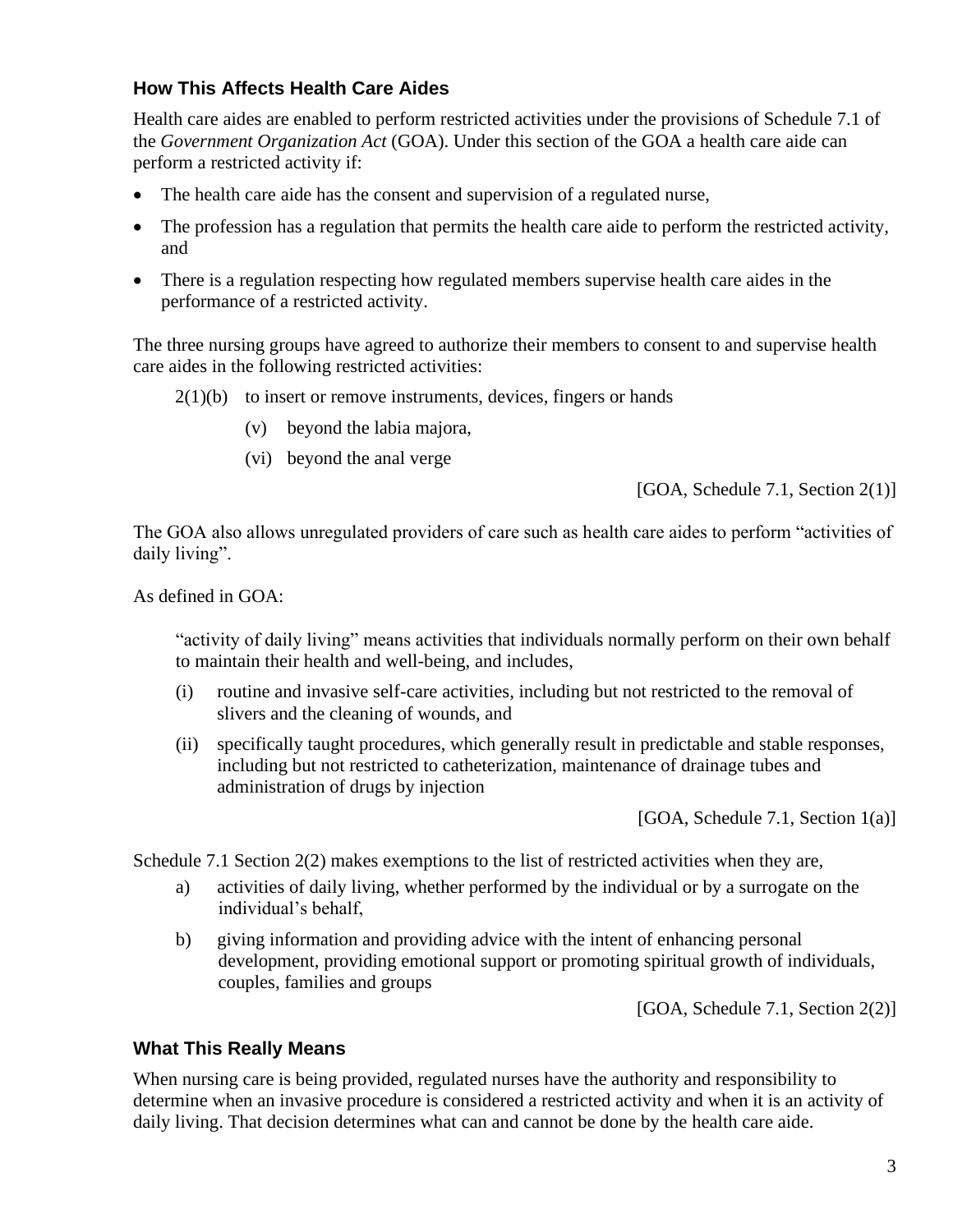# **STANDARDS FOR THE SUPERVISION OF HEALTH CARE AIDES IN THE PROVISION OF NURSING CARE AND PERFORMANCE OF RESTRICTED ACTIVITIES**

Care provided by health care aides can include:

- restricted activities where the nurse consents to and supervises the health care aide in performing the restricted activity as authorized in the profession's regulation under HPA
- those tasks which would normally be considered restricted activities, but which, for a specific client, falls under the definition of **activities of daily living**, because they are part of the normal routines of healthy living for that individual
- the provision of care as identified in the competencies outlined in the *Health Care Aides Competency Profile* (Alberta Health and Wellness, 2001)

# **ASSIGNING CARE TO THE HEALTH CARE AIDE**

**1. The health care aide may be assigned care that includes the following two restricted activities.**

**Section 2(1)(b) to insert or remove instruments, devices, fingers or hands**

- **(vii) beyond the labia majora,**
- **(viii) beyond the anal verge**

**[GOA, Schedule 7.1, Section 2(1)]**

**The intervention must be:**

- **appropriate to client needs,**
- **within the competencies of the individual health care aide,**
- **supervised by the regulated nurse, and**
- **supported by employer policy**

Health care aides perform these restricted activities for the purpose of fecal evacuation (e.g. suppositories or fleet enemas), management of menstruation or inserting vaginal medication.

#### **2. No restricted activity can be assigned to a health care aide by a regulated nurse member other than the two identified in Standard # 1, unless in that particular situation the restricted activity is considered an activity of daily living for that client.**

In some circumstances a restricted activity may qualify as part of the routine activities of daily living for an individual client. The following entire list of criteria must be present to determine that a restricted activity is an activity of daily living, not just one or two of the conditions:

a) if the client did not have physical and or cognitive limitations and was able to perform the task, he would do the task himself as part of his daily normal routine, and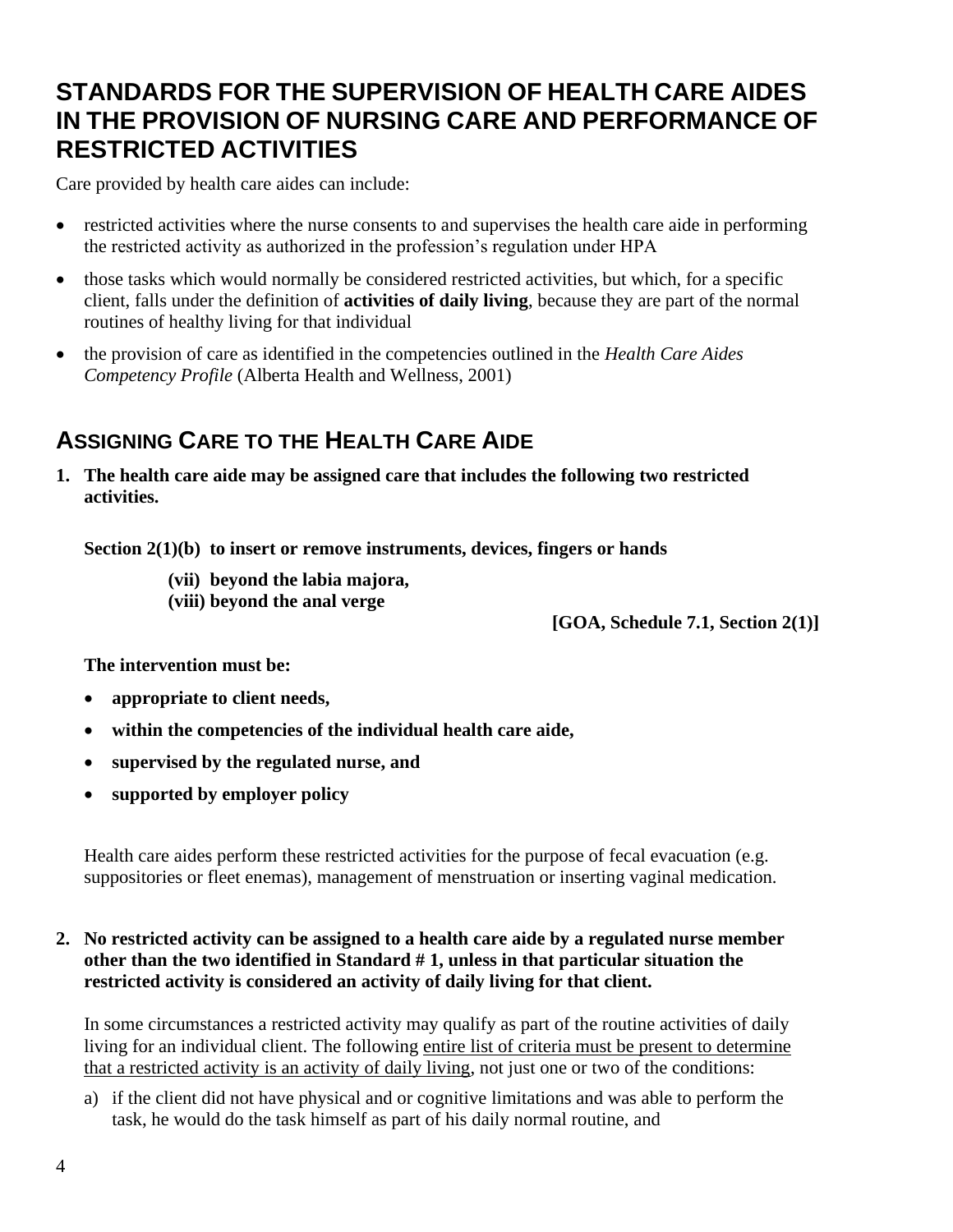- b) the client's health needs are stable and the restricted activity/task is an established aspect of care, and
- c) the outcomes of the invasive procedure are generally predictable, and
- d) the client will not be at risk if the task is performed by a health care aide, and
- e) the client and/or his family or guardian have been involved in developing the plan of care and understand that a restricted activity/task may be assigned to a health care aide, and
- f) the client has been assessed by a nurse and the outcomes of the care provided will be evaluated on an ongoing basis by a regulated nurse, and
- g) the health care aide performing the procedure has been assigned this procedure by a nurse, and
- h) the health care aide assigned the responsibility for the task has received instruction from a nurse and the health care aide is competent in performing the intervention/task or activity

The conditions described above are illustrated in the decision tree in Figure 1, on the following page.

Examples of client circumstances in which, tasks are determined to be restricted activities or activities of daily living, using the criteria above are found in Appendix B. The criteria must be used to determine whether the task that had been assigned as an activity of daily living continues to be appropriate to be provided by a health care aide.

**When the client's condition changes or deteriorates what has been considered an activity of daily living may become a restricted activity. The determination of whether or not a particular task/intervention is or has become a restricted activity or an activity of daily living is based on the assessment and critical judgment of the nurse, not on the location where the care is provided.**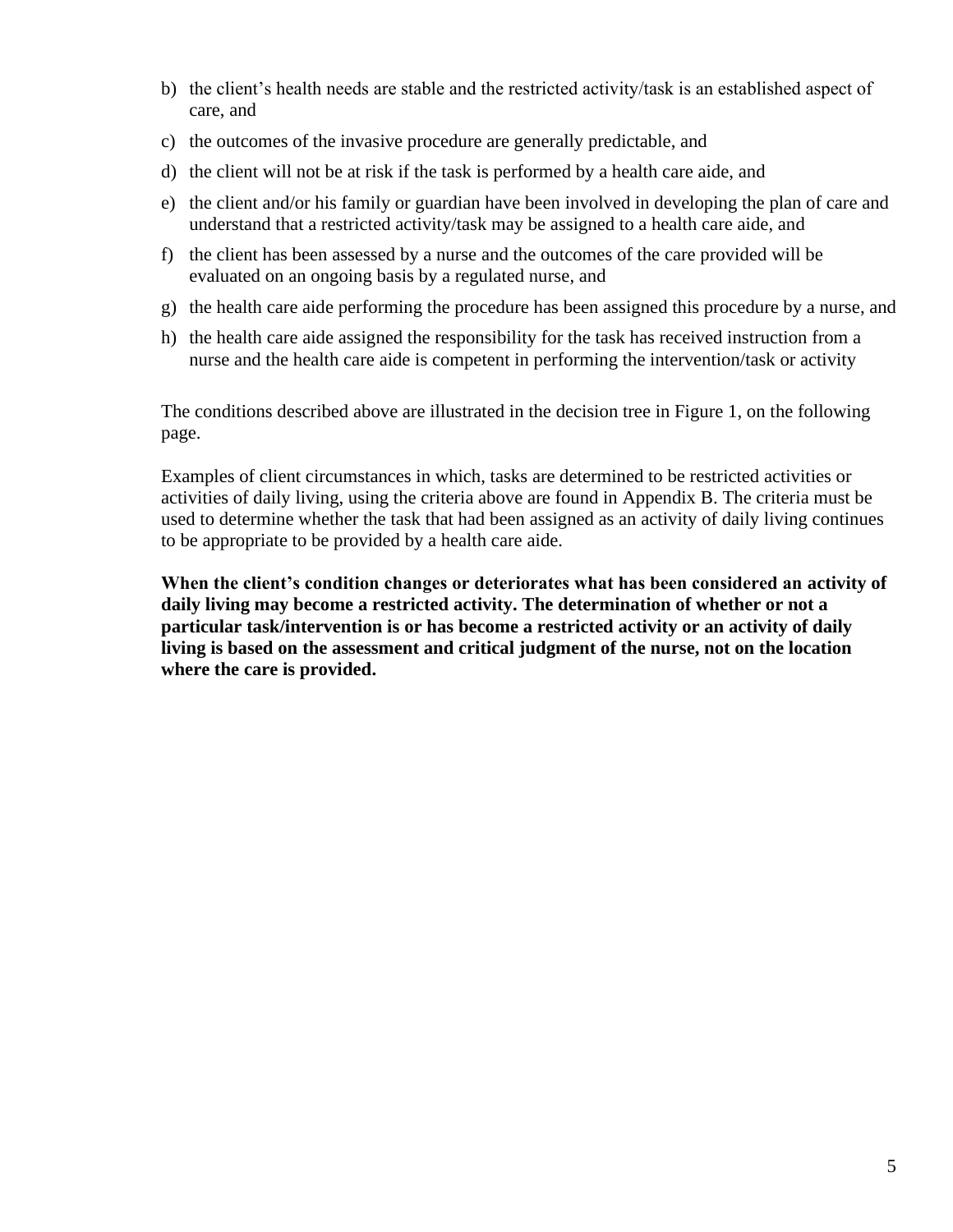# **FIGURE 1: DECISION TREE RESTRICTED ACTIVITY OR ACTIVITY OF DAILY LIVING**

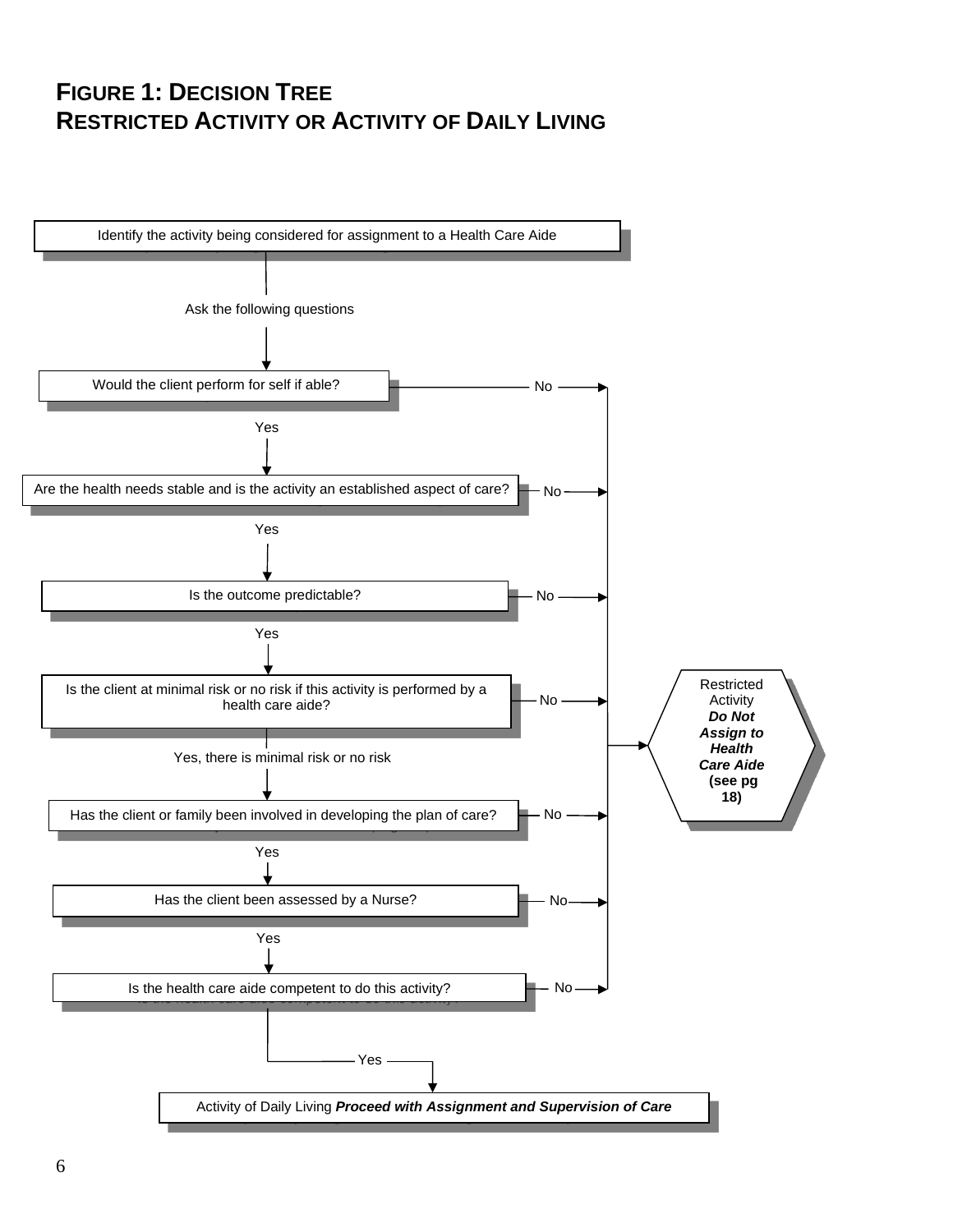### **SUPERVISING THE HEALTH CARE AIDE**

**3. Supervision is defined as consultation and guidance by the regulated nurse in the practice setting.**

**The health care aide being supervised is responsible for requesting consultation or guidance from the regulated member when they need assistance.** 

**Supervision may be direct, indirect or indirect remote.**

A regulated nurse will determine if a particular activity can be assigned to a health care aide and if it is appropriate, given the context and specific situation. This decision-making by the nurse involves the skilled and knowledgeable application of the nursing process, including assessment, planning, implementation and evaluation of care.

Supervision may be direct, indirect or indirect remote. Direct supervision means a regulated member is present in the practice setting at the point of care. This means that the regulated member is providing supervision 'at the side of' the health care aide.

Indirect supervision means the regulated nurse member is available for guidance and consultation but is not directly at the side of the health care aide. This means that the regulated member is readily available on the unit or in the same location where the care is being provided. In community health settings, being readily available in the same location where the care is being provided would mean that the regulated member is physically present in that setting.

Supervision that is indirect remote means that a regulated member is available for consultation and guidance but is not physically present in the location where the care is being provided and is able to be easily contacted through the use of technology. This means that the regulated member may be available on an adjacent unit, within the four walls of a facility or agency, or can be reached by telephone, pager or other electronic means when the person being supervised needs verbal assistance or guidance in providing client care *(Standards for Supervision of Nursing Students and Undergraduate Nursing Employees Providing Client Care,* 2005).

#### **4. The supervising nurse retains responsibility for assigning client care appropriately to the health care aide, and for ongoing evaluation of nursing care.**

**The health care aide is responsible for the assigned tasks and the care he/she provides.**

The regulated nurse consistently applies a step-by-step reasoning process to make (consent to) client care assignments and supervision decisions in keeping with nursing responsibility and accountability. The outline of this process is provided below.

#### **Nursing Assessment**

- assessment of client and client needs
- assessment of the practice environment
- assessment of skill mix available to provide care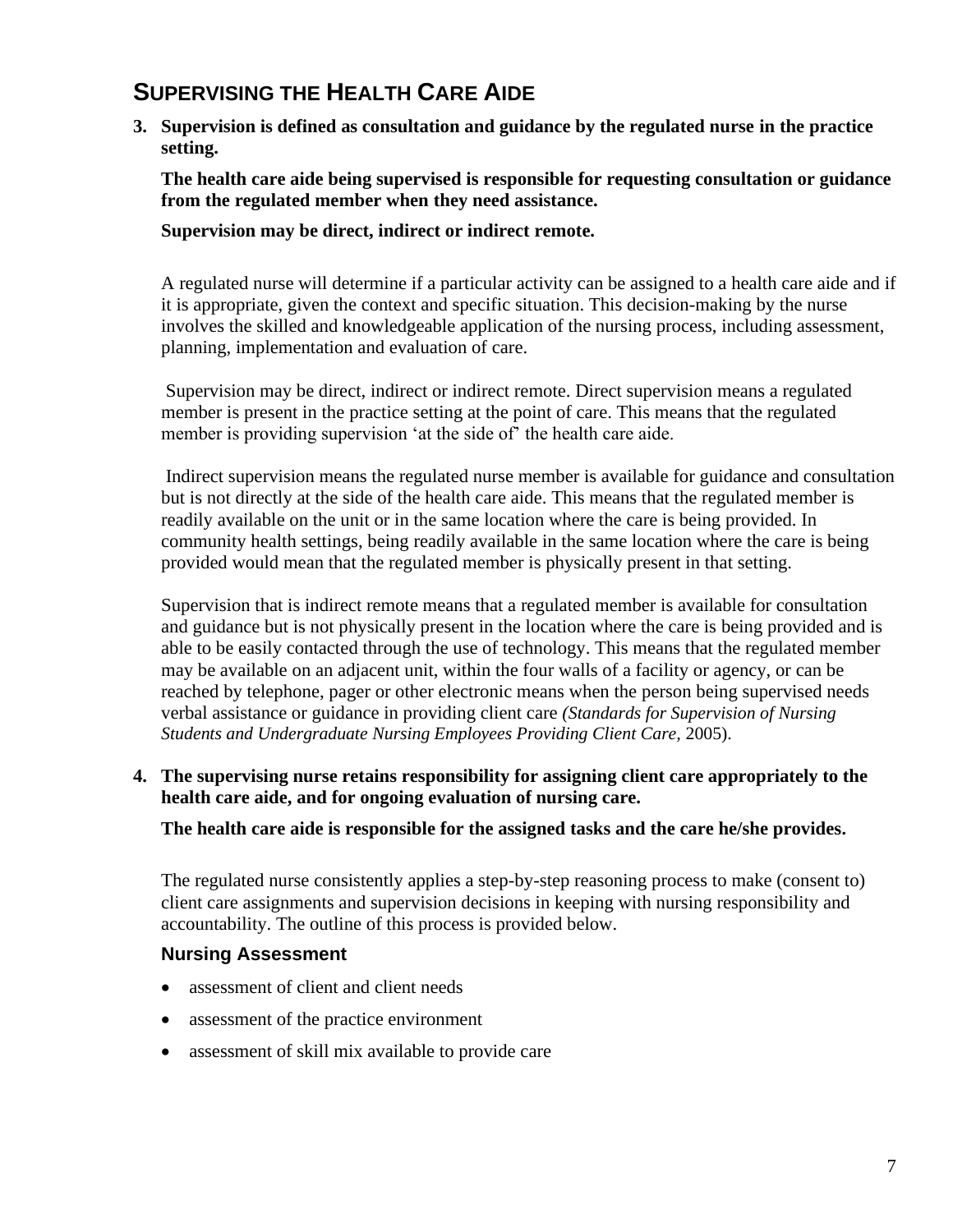### **Nursing Care Planning**

- consideration of the nursing care tasks to be performed for each client
- decisions about the most appropriate provider to assign
- competent teaching of health care aide if necessary and appropriate
- ensuring that the care provision will be supervised by a regulated nurse
- communication of assignments to available providers
- facilitate consistency in assignment and supervision of care to the health care aide to maximize the safety and efficiency of the care provided

### **Nursing Care Plan Implementation**

- supervision of care by nurse
- availability of nurse for instruction to, consultation with and reporting by health care aides
- availability for intervention in care where necessary

### **Evaluation of Nursing Care**

- assessment of appropriateness of assignments
- assurance of ongoing communication and recording of care provided
- ongoing adjustment of care plan as necessary
- evaluation of reporting and documentation of client response and care outcomes

# **GUIDANCE FOR OTHER CARE COMMONLY PROVIDED BY HEALTH CARE AIDES**

Health care aides may provide care in a variety of psychiatric, community and institutional settings as part of the health care team. They are increasingly being employed in hospitals on either acute care units or units where clients are awaiting placement in long-term care. They are also employed in group homes where there is no on-site supervision by regulated nurses. A significant portion of the care provided involves assistance with personal care activities, such as mobilizing, dressing, bathing, grooming and toileting. Higher risk activities that health care aides may be assigned include assistance with medication, taking vital signs and feeding of clients. The *Provincial Competency Profile* (Alberta Health and Wellness, 2001) and the *Provincial Health Care Aide Curriculum* (Alberta Health and Wellness, 2005) detail the competencies that are considered basic to health care aide practice.

#### **Assistance With Medication**

As care delivery has changed in Alberta many health care aides may now be responsible for assistance with non-injectable medications. There are some key considerations for nurses when assigning or supervising medication assistance by health care aides.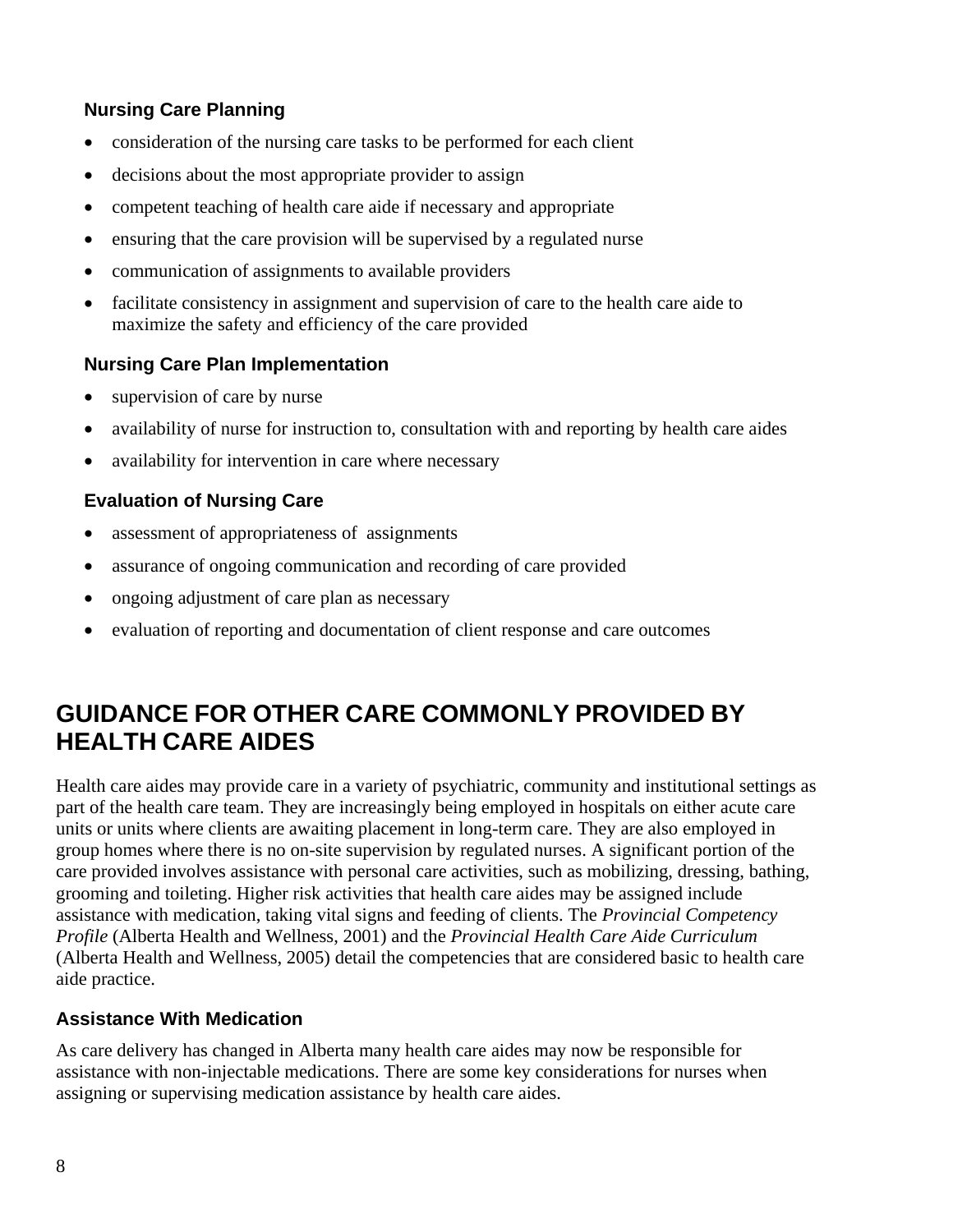The health care aide responsibility is to assist the client with taking their medications. They are responsible to remind or prompt the clients to take their medications, assist in opening medication containers such as bubble packages or pouches, and to ensure that the medications are taken at the appropriate time. The health care aide may also be responsible to report if they have any concerns related to the client care to the nurse.

It is not appropriate for the health care aide to assess the client and then administer PRN medications as the knowledge, skill and judgment of a nurse is required in the assessment and evaluation of the administration of a PRN medication. The nurse is responsible for the overall assessment and monitoring of the client, the assignment and supervision of care to the health care aide, and the assessment, administration and evaluation involved with any PRN medication.

A formalized medication administration system needs to be in place where health care aides assist with medication administration. The health care aide's role must be outlined clearly in policy to further guide staff to maintain quality and safety in practice.

### **Vital Signs**

The *Provincial Curriculum for Health Care Aides* (Alberta Health and Wellness, 2005) contains a module for teaching health care aides to take vital signs such as, height, weight, pulse, respirations and blood pressure. Health care aides may perform these activities where policy in employment setting supports them in doing so and they have the necessary competencies. While these activities may be assigned to health care aides, the nurse at the point of care needs to determine if it is appropriate in specific client situations and retains responsibility for the interpretation of the vital signs. For example, the health care aide may take the vital signs of a stable resident in a long-term care setting, but when the condition of the resident is deteriorating, it should be the regulated nurse who performs the vital signs.

### **Feeding**

Assistance with feeding is a common activity for health care aides. It is however, an activity that also has risk associated with it. Swallowing and chewing disorders require correct feeding techniques and specific feeding competencies in order for safe patient care to be provided. It is important that food be the right temperature and the client positioned appropriately. The right food given to the right person at the right time is particularly important for diabetics and those on specific diets.

### **Documentation By Health Care Aides**

Employer policy will guide documentation by health care aides. They should document the care they provide and report and document any observations they make that are pertinent to the care of the client in a timely way.

# **EMPLOYER AND HEALTH CARE AIDE RESPONSIBILITY AND ACCOUNTABILITY**

**Employers are responsible and accountable to ensure that the health care aide has the competencies required for their role, and to provide clear and ongoing means of communication of this information to regulated nursing personnel.**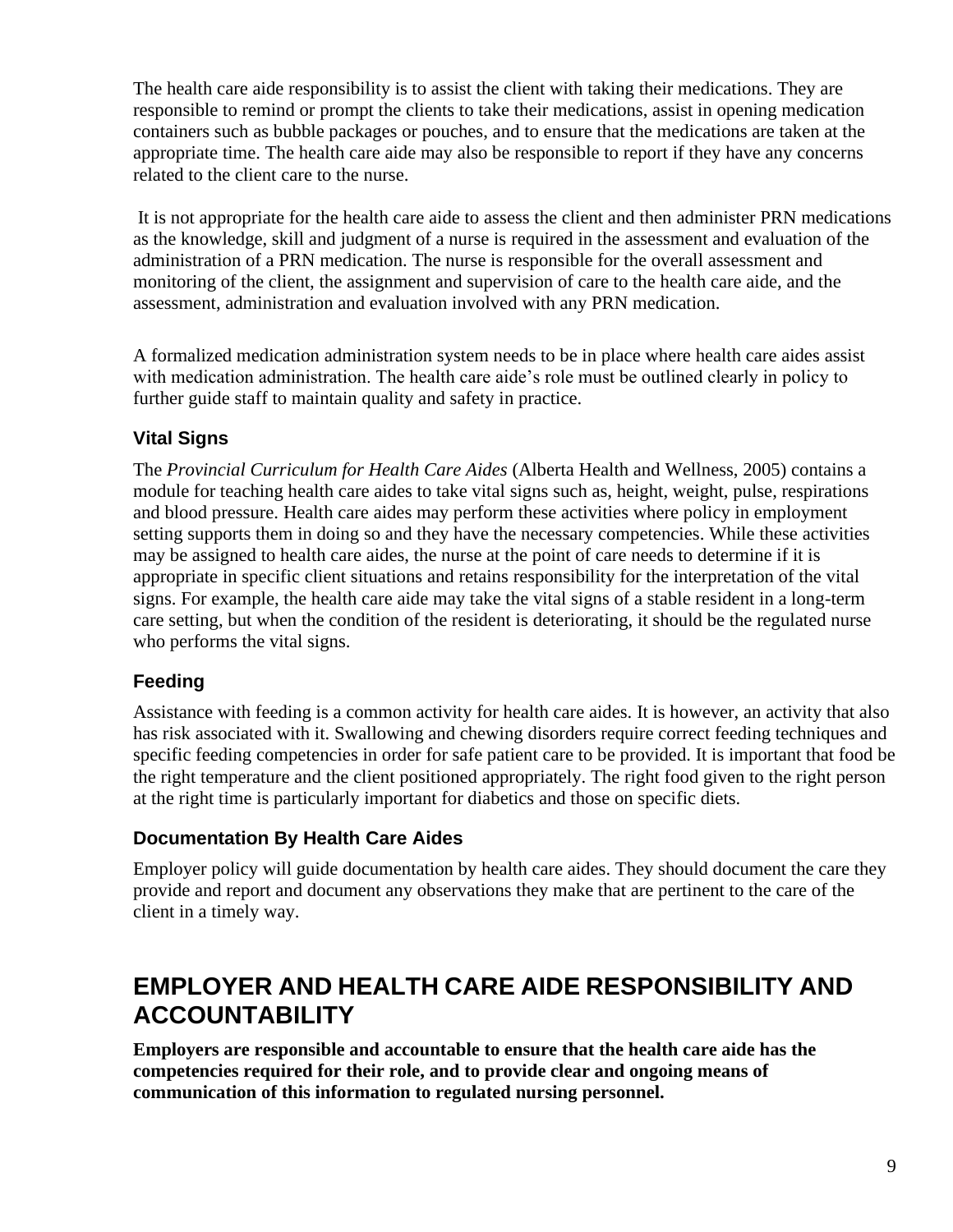Agencies and administrators are responsible for ensuring that current policies are maintained and communicated to all staff concerning the tasks and activities that may be assigned, and to whom. They are also responsible for ensuring that practice environments have the organizational and human support systems, and the resource allocations necessary for safe, competent and ethical nursing care.

Health care aides to whom care is assigned are responsible and accountable for the care they provide, including performing the task competently, and reporting to the nurse signs, symptoms or changed circumstances in a timely manner. Health care aides are responsible for knowing and declining when care that needs to be provided exceeds their level of competence. In such situations they need to seek assistance from the regulated nurse, the nurse in charge or the manager. In some circumstances the nurse will provide direction to the health care aide that a specific intervention is to be referred to the nurse and not performed by the health care aide. The nurse may also direct that certain observations be reported to the nurse within a particular time frame. Specific skills taught in relation to one client are not automatically transferable to the care of another client.

The *Provincial Curriculum for Health Care Aides* (Alberta Health and Wellness, 2005) provides a sound foundation for the care that can be provided by the health care aide. **The three nursing colleges, CARNA, CLPNA, and CRPNA strongly encourage completion of the modules associated with these competencies as the basis for the provision of safe care.** (See Appendix C for a list of the modules in the Profile)

Employers and nurses can support safe and acceptable standards of care are in place by:

- teaching health care aides to perform the restricted activity/intervention/task through a formal training program and/or a training module provided by the employer
- ensuring health care aides' competencies by supervising and observing a return demonstration in accordance with employer policies, and documenting the outcome
- establishing and monitoring client outcomes at regularly established intervals

# **MANAGEMENT OF UNSAFE SITUATIONS OR WHEN QUESTIONS ARISE**

Where assignment of activities or tasks is assessed by the nurse to be inconsistent with the needs for nursing care of specific clients or client populations, the nurse has the responsibility to:

- question the practice
- identify the problem clearly, including relevant evidence that a problem exists
- document rationale for decisions taken and problems encountered, including the assessment of client needs and the deficits in assigning functions as expected
- communicate concerns about practice to nursing administration as soon as possible, following agency policies and using organizational mechanisms and lines of authority
- advocate for appropriate staff assignment to meet client needs safely
- maintain accurate personal records of actions taken
- consider whether information from external supports is appropriate or necessary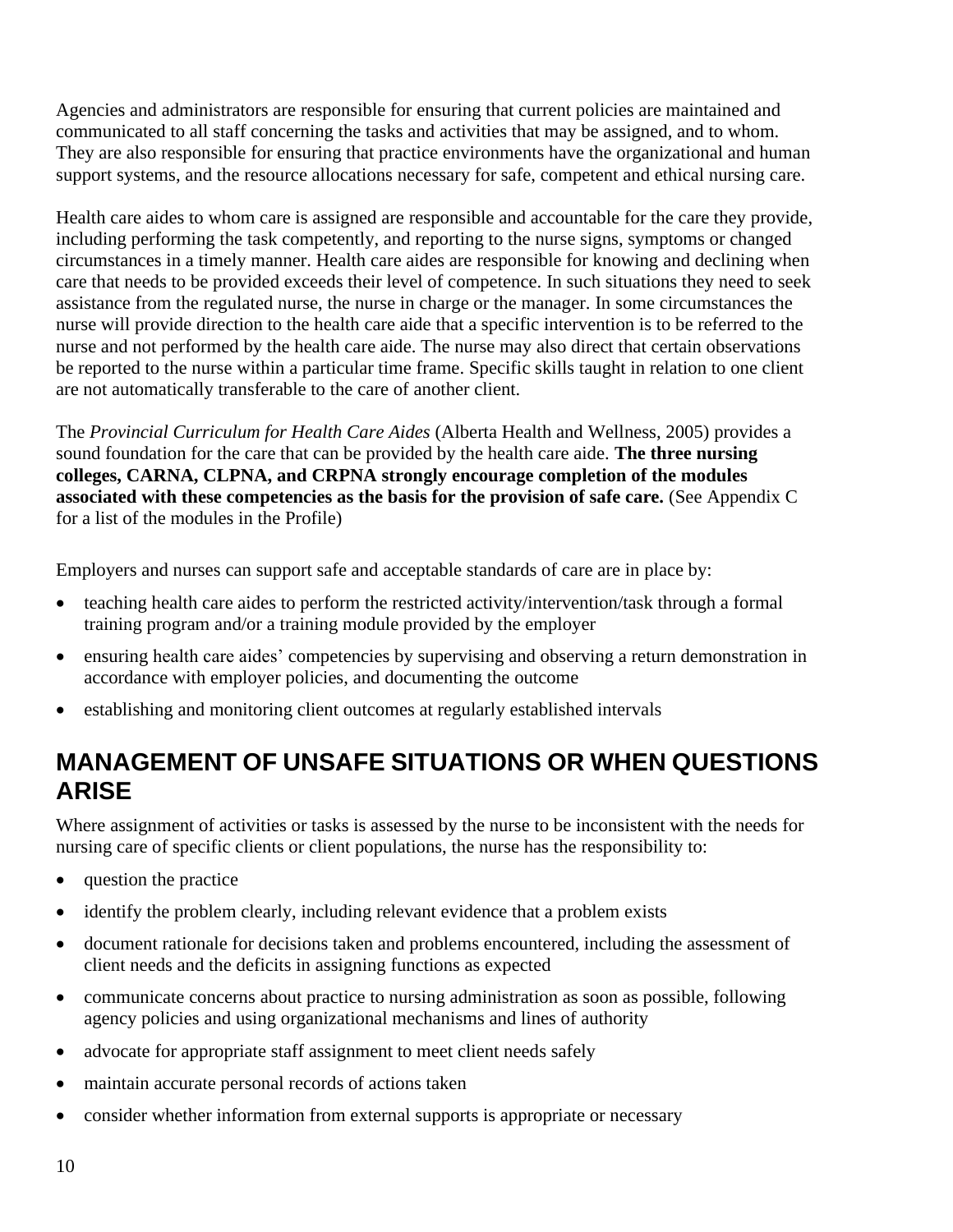# **GLOSSARY**

| accountability              | ability to explain rationale for actions taken or not taken that is consistent<br>with the responsibility for which the individual is employed                                                                                                                                                                               |                                                                                                                                                                                                                                                                                                      |  |
|-----------------------------|------------------------------------------------------------------------------------------------------------------------------------------------------------------------------------------------------------------------------------------------------------------------------------------------------------------------------|------------------------------------------------------------------------------------------------------------------------------------------------------------------------------------------------------------------------------------------------------------------------------------------------------|--|
| assign                      | to transfer responsibility for completion of a task or set of tasks to another<br>health-care worker                                                                                                                                                                                                                         |                                                                                                                                                                                                                                                                                                      |  |
| activity of daily<br>living |                                                                                                                                                                                                                                                                                                                              | an activity that individuals normally perform on their own behalf to<br>maintain their health and well-being, and includes                                                                                                                                                                           |  |
|                             | $\mathbf{i}$                                                                                                                                                                                                                                                                                                                 | routine and invasive self-care activities, including<br>but not restricted to the removal of slivers and the<br>cleaning of wounds, and                                                                                                                                                              |  |
|                             | $\rm ii)$                                                                                                                                                                                                                                                                                                                    | specifically taught procedures, which generally<br>result in predictable and stable responses, including<br>but not restricted to catheterization, maintenance of<br>drainage tubes and administration of drugs by<br>injection                                                                      |  |
|                             |                                                                                                                                                                                                                                                                                                                              | (Government Organization Act, 2000)                                                                                                                                                                                                                                                                  |  |
| health care aide            | non-regulated, direct client service providers who provide basic health<br>services and assistance/support with activities of daily living for clients<br>who have medical conditions or major functional limitations. Health care<br>aides work under the direct, indirect, or indirect supervision of a regulated<br>nurse |                                                                                                                                                                                                                                                                                                      |  |
| competence                  |                                                                                                                                                                                                                                                                                                                              | the ability to demonstrate the requisite knowledge, skills, judgment and<br>attitudes to perform a specific function                                                                                                                                                                                 |  |
| consent to                  |                                                                                                                                                                                                                                                                                                                              | informed and documented agreement by the regulated nurse to the<br>assignment of a restricted activity to a competent health care aide to be<br>performed for a specific client under specific circumstances                                                                                         |  |
| consultation                |                                                                                                                                                                                                                                                                                                                              | conferring with, seeking information, advice or direction from                                                                                                                                                                                                                                       |  |
| evaluation                  | health outcomes for the client                                                                                                                                                                                                                                                                                               | the assessment of actual versus expected outcomes of care for the purpose<br>of adjusting one's actions as required towards achieving the best potential                                                                                                                                             |  |
| nurse                       |                                                                                                                                                                                                                                                                                                                              | a regulated member of the College and Association of Registered Nurses<br>of Alberta, College of Licensed Practical Nurses of Alberta, or College of<br>Registered Psychiatric Nurses of Alberta                                                                                                     |  |
| outcomes                    |                                                                                                                                                                                                                                                                                                                              | the responses that indicate the client's health status and/or level of<br>knowledge as a result of the rapeutic nursing interventions and activities                                                                                                                                                 |  |
| predictability              | anticipated                                                                                                                                                                                                                                                                                                                  | the extent to which one can identify in advance a client's response on the<br>basis of observation, experience, or scientific reason. It involves<br>assessment of how effectively the health condition is managed, the<br>changes likely to occur, and whether the type or timing of changes can be |  |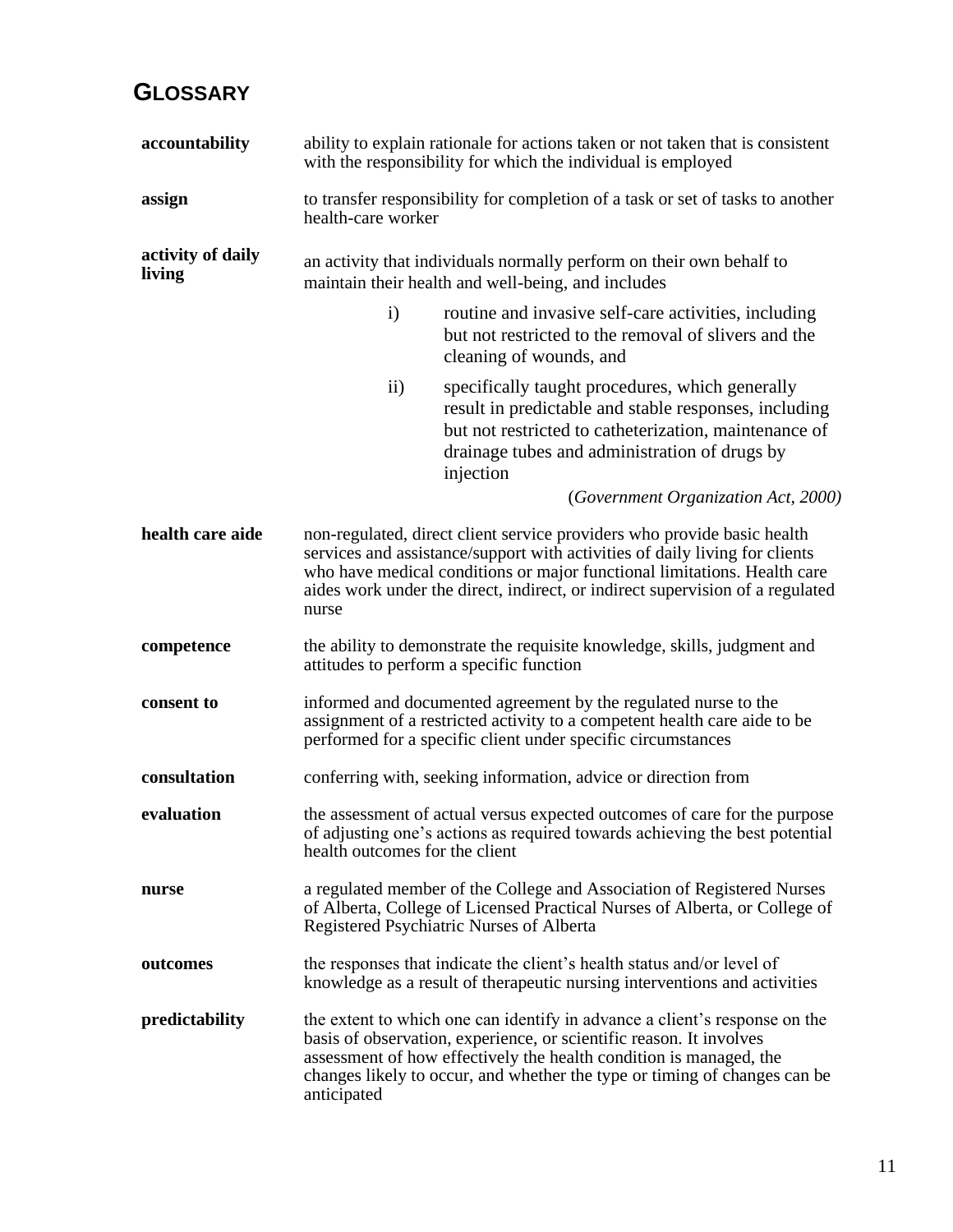| responsibility        | obligation to provide for the needs for nursing care in accordance with<br>professional and legal standards                                                                                                                                                                                                                                                                                                                                                                                                                                                                                                                                                                                   |  |  |
|-----------------------|-----------------------------------------------------------------------------------------------------------------------------------------------------------------------------------------------------------------------------------------------------------------------------------------------------------------------------------------------------------------------------------------------------------------------------------------------------------------------------------------------------------------------------------------------------------------------------------------------------------------------------------------------------------------------------------------------|--|--|
| stable                | not changing or fluctuating                                                                                                                                                                                                                                                                                                                                                                                                                                                                                                                                                                                                                                                                   |  |  |
| supervision           | supervision is defined as consultation and guidance by the regulated nurse<br>in the practice setting. Supervision may be direct, indirect or indirect<br>remote. Direct supervision means a regulated member is present in the<br>practice setting at the point of care. This means that the regulated member<br>is providing supervision 'at the side of' the health care aide                                                                                                                                                                                                                                                                                                              |  |  |
|                       | indirect supervision means the regulated nurse member is available for<br>guidance and consultation but is not directly at the side of the health care<br>aide. This means that the regulated member is readily available on the unit<br>or in the same location where the care is being provided. In community<br>health settings, being readily available in the same location where the care<br>is being provided would mean that the regulated member is physically<br>present in that setting                                                                                                                                                                                            |  |  |
|                       | supervision that is indirect remote means that a regulated member is<br>available for consultation and guidance but is not physically present in the<br>location where the care is being provided but is able to be easily contacted<br>through the use of technology. This means that the regulated member may<br>be available on an adjacent unit, within the four walls of a facility or<br>agency, or can be reached by telephone, pager or other electronic means<br>when the person being supervised needs verbal assistance or guidance in<br>providing client care (Standards for Supervision of Nursing Students and<br>Undergraduate Nursing Employees Providing Client Care, 2005) |  |  |
| restricted activities | regulated health services which have been identified as involving a<br>significant degree of risk to the public. They are also activities that<br>demand specific competencies on the part of the person performing them<br>(Alberta Health and Wellness, 2000, p. 12.)                                                                                                                                                                                                                                                                                                                                                                                                                       |  |  |
| teaching              | providing systematic, competent instruction and determining that the<br>learner is competent to perform the function taught                                                                                                                                                                                                                                                                                                                                                                                                                                                                                                                                                                   |  |  |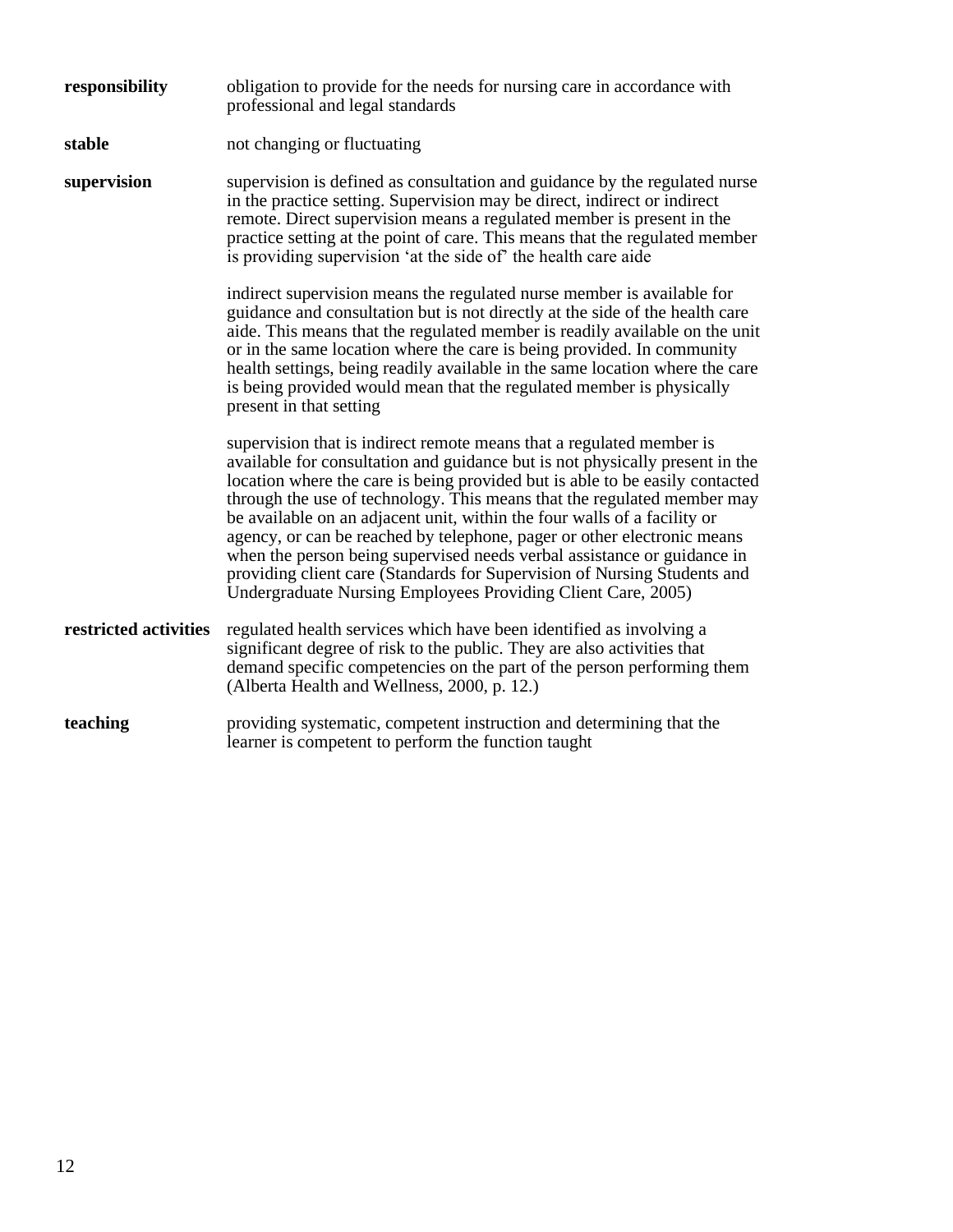### **REFERENCES**

- Alberta Health and Wellness. [1999]. *Health professions act: A new law for regulated health care professionals.* Edmonton, AB: Author
- Alberta Health and Wellness. (2001). *Health care aides competency profile*. Edmonton, AB: Author.
- Alberta Health and Wellness. (2005). *Provincial curriculum for health care aides.* Edmonton, AB: Author.
- College and Association of Registered Nurses of Alberta. (2005). *Standards for supervision of nursing students and undergraduate nursing employees providing client care.* Edmonton, AB: Author.
- *Government Organization Act*, R.S.A. 2000, c. G-10, Sch.7.1.
- Health Authorities HPA Review Committee. (2005). *Restricted activities, activities of daily living and unregulated workers: Supervised by nurses: A followup discussion paper.* Edmonton, AB: Author.
- *Health Professions Act,* R.S.A. 2000, c. H-7.

*Merriam Webster's collegiate dictionary* (10<sup>th</sup> ed.). (1994). Springfield, MA: Merriam Webster.

Pan-Canadian Planning Committee on Unregulated Health Workers. (2008). *Valuing health-care team members: Working with unregulated health workers: A discussion paper.* Ottawa, ON: Author.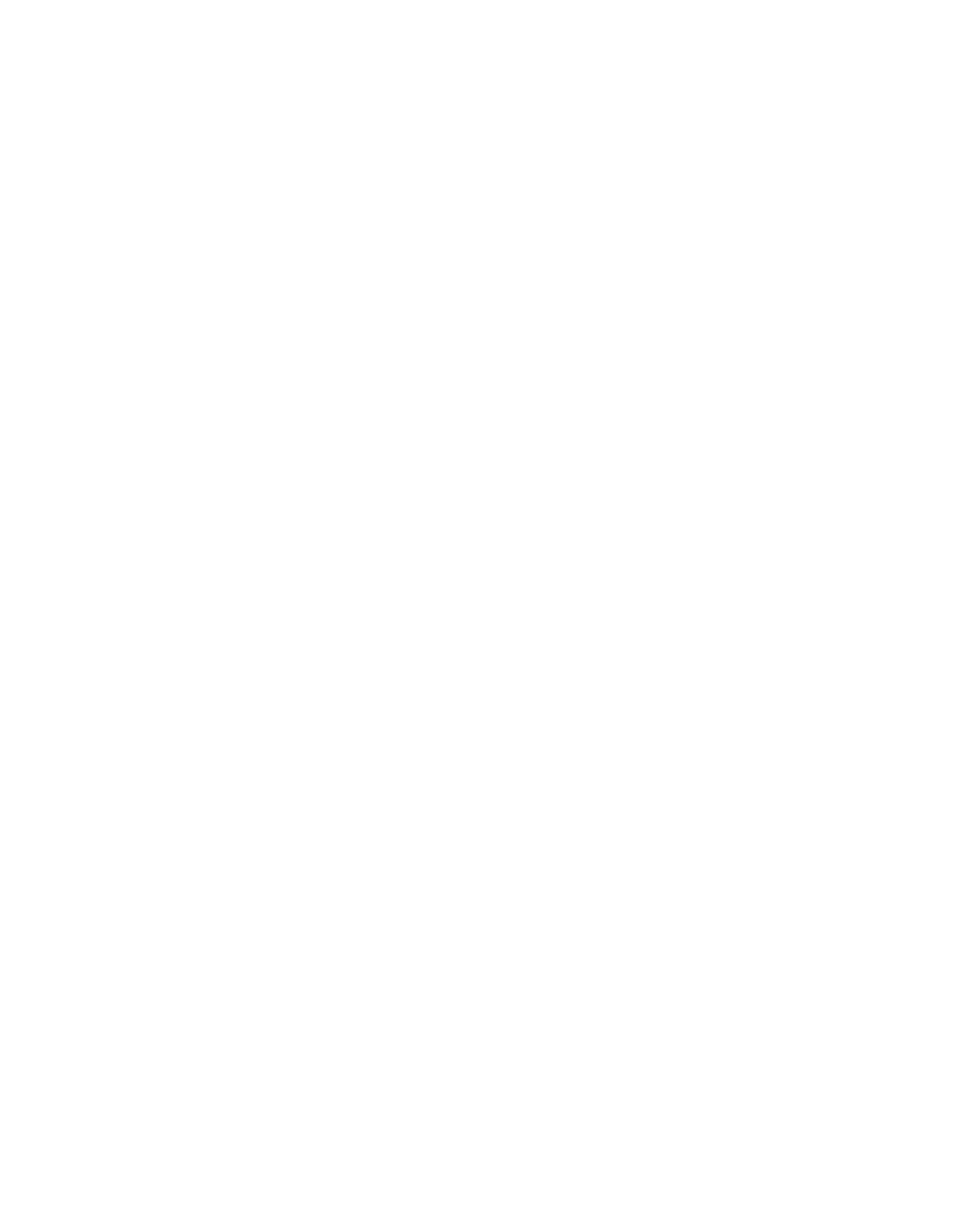### **APPENDIX A: LEGISLATIVE AUTHORITY**

### **Activity of Daily Living**

Under the Alberta *Government Organization Act*, Schedule 7.1, *Health Services Restricted Activities*, Definitions, Section 1,

- a) "activity of daily living means an activity that individuals normally perform on their own behalf to maintain their health and well-being, and includes
	- i) routine and invasive self-care activities, including but not restricted to the removal of slivers and the cleaning of wounds, and
	- iii) specifically taught procedures, which generally result in predictable and stable responses, including but not restricted to catheterization, maintenance of drainage tubes and administration of drugs by injection"

### **Restricted Activities**

The Alberta *Government Organization Act* allows health care aides to perform restricted activities provided:

- The health care aide has the consent and supervision of a regulated nurse,
- There is a regulation that permits the health care aide to perform the restricted activity, and
- There is a regulation respecting how regulated members supervise health care aides in the performance of a restricted activity.

The Alberta *Government Organization Act*, Schedule 7.1, *Health Services Restricted Activities*, Section 2(1) puts forward the entire list of restricted activities (activities which may only be performed by a regulated health worker whose professional regulatory body has deemed the activity to be included within the practice of that profession).

#### **RESTRICTED ACTIVITIES**

- **2(1)** The following, carried out in relation to or as part of providing a health service, are restricted activities:
	- (a) to cut a body tissue, to administer anything by an invasive procedure on body tissue or to perform surgical or other invasive procedures on body tissue
		- (i) below the dermis or the mucous membrane or in or below the surface of the cornea;
		- (ii) in or below the surface of teeth, including scaling of teeth;
	- (b) to insert or remove instruments, devices, fingers or hands
		- (i) beyond the cartilaginous portion of the ear canal,
		- (ii) beyond the point in the nasal passages where they normally narrow,
		- (iii) beyond the pharynx,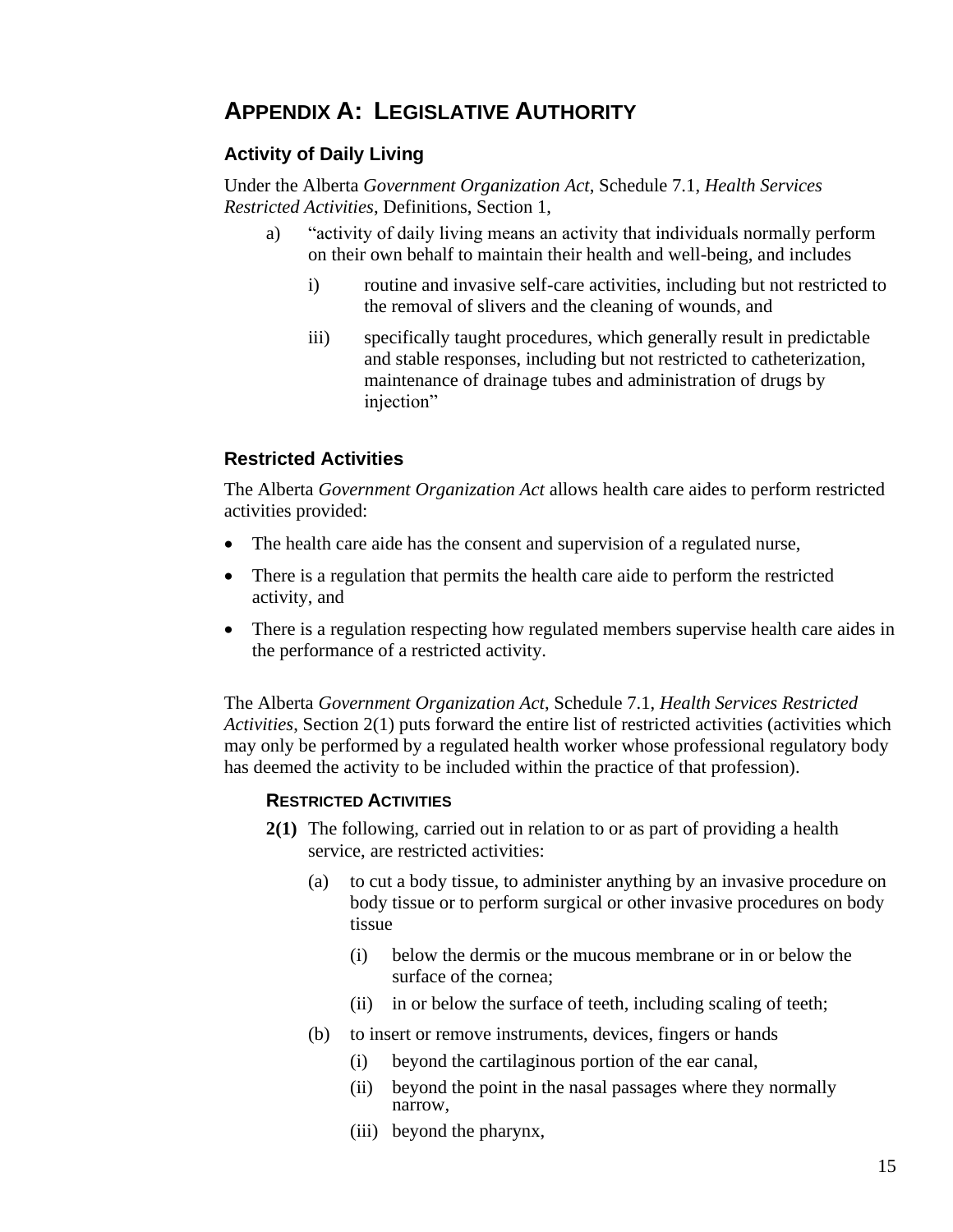- (iv) beyond the opening of the urethra,
- (v) beyond the labia majora,
- (vi) beyond the anal verge, or
- (vii) into an artificial opening into the body;
- (b.1) to insert into the ear canal
	- (i) under pressure, liquid, air or gas;
	- (ii) a substance that subsequently solidifies;
- (c) to set or reset a fracture of a bone;
- (d) to reduce a dislocation of a joint except for a partial dislocation of the joints of the fingers and toes;
- (e) to use a deliberate, brief, fast thrust to move the joints of the spine beyond the normal range but within the anatomical range of motion, which generally results in an audible click or pop;
- (f) to prescribe a Schedule 1 drug within the meaning of the *Pharmaceutical Profession Act*;
- (g) to dispense, compound, provide for selling or sell a Schedule 1 drug or Schedule 2 drug within the meaning of the *Pharmaceutical Profession Act*;
- (h) to prescribe, dispense, compound or administer a vaccine or parenteral nutrition;
- (i) to prescribe, compound or administer blood or blood products;
- (j) to prescribe or administer diagnostic imaging contrast agents;
- (k) to prescribe or administer anesthetic gases, including nitrous oxide, for the purposes of anesthesia or sedation;
- (l) to prescribe or administer radiopharmaceuticals, radiolabelled substances, radioactive gases or radioaerosols;
- (m) to order or apply any form of ionizing radiation in
	- (i) medical radiography,
	- (ii) nuclear medicine, or
	- (iii) radiation therapy;
- (n) to order or apply non-ionizing radiation in
	- (i) lithotripsy,
	- (ii) magnetic resonance imaging, or
	- (iii) ultrasound imaging, including any application of ultrasound to a fetus;
- (o) to prescribe or fit
	- (i) an orthodontic or periodontal appliance,
	- (ii) a fixed or removable partial or complete denture, or
	- (iii) an implant supported prosthesis;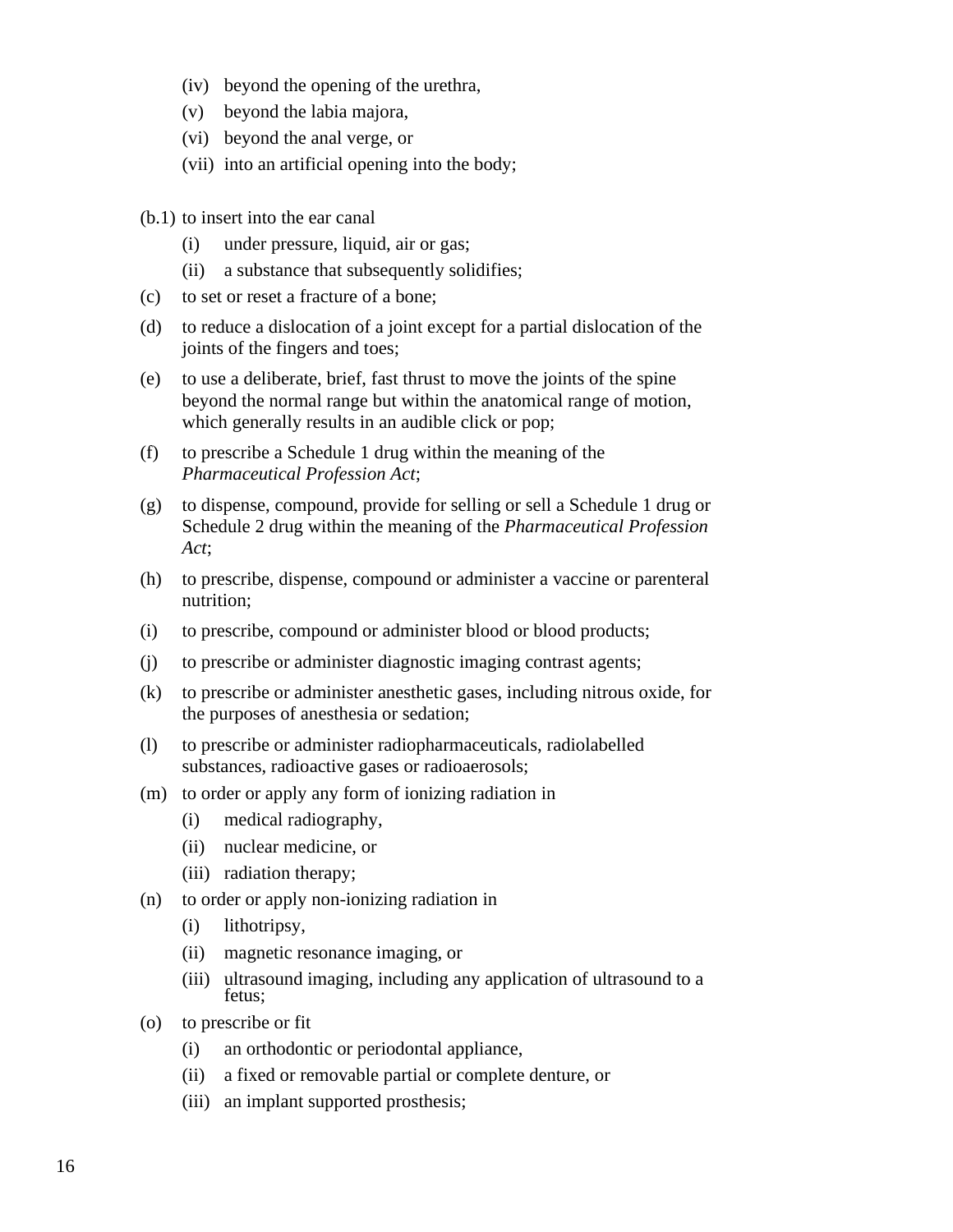- (p) to perform a psychosocial intervention with an expectation of treating a substantial disorder of thought, mood, perception, orientation or memory that grossly impairs
	- (i) judgment,
	- (ii) behaviour,
	- (iii) capacity to recognize reality, or
	- (iv) ability to meet the ordinary demands of life;
- (q) to manage labour or deliver a baby;
- (r) to prescribe or dispense corrective lenses

[GOA, Schedule 7.1, Section 2(1)]

#### **Exemptions to Restricted Activities**

Schedule 7.1 Section 2(2) makes exemptions to the list of restricted activities when they are,

- c) activities of daily living, whether performed by the individual or by a surrogate on the individual's behalf,
- d) giving information and providing advice with the intent of enhancing personal development, providing emotional support or promoting spiritual growth of individuals, couples, families and groups, and
- e) drawing venous blood

[GOA, Schedule 7.1, Section 2(2)]

Under 'Definitions', "surrogate" is defined:

(i) "Surrogate" means a person authorized by an individual or by the individual's guardian, if the guardian is authorized to give such authorization, to assist the individual in carrying on an activity of daily living.

[GOA, Schedule 7.1, Section 2(1)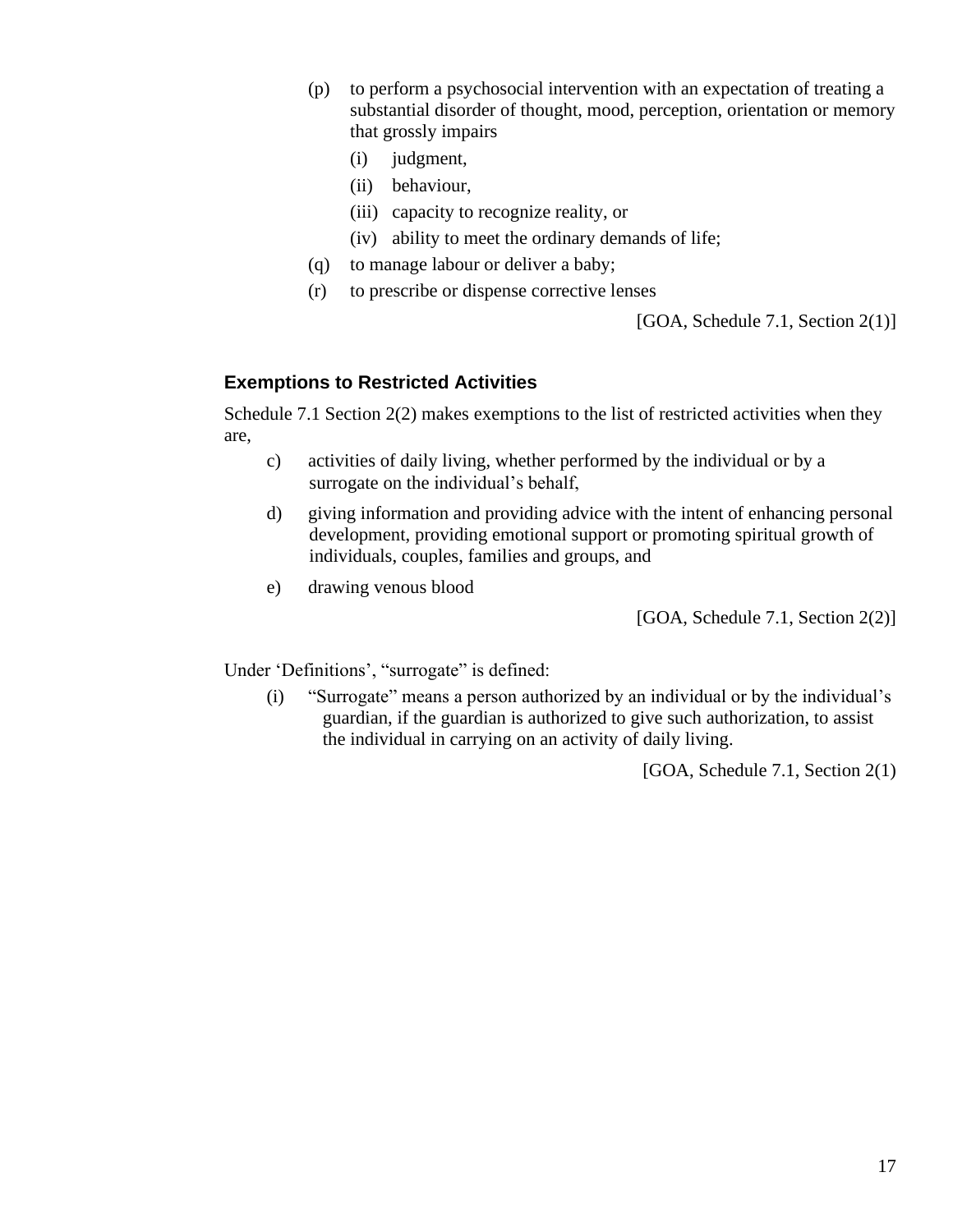# **APPENDIX B: EXAMPLES OF PROCEDURES DETERMINED TO BE RESTRICTED ACTIVITIES, ACTIVITIES OF DAILY LIVING OR REQUIRE FURTHER ASSESSMENT BY A NURSE ACCORDING TO THE ESTABLISHED NURSING CRITERIA**

Before consideration about how to assign the care of the client, the nurse must decide whether certain tasks should be included in care of the client as defined by the definition of "restricted activity", "activity of daily living" or "require further assessment by a nurse". The following examples are provided to illustrate the use of the decision-making criteria provided in this document.

### **Example One**

**Bowel care including digital rectal stimulation and suppository insertion**: Client lives in daughter's residence, post CVA, mental status impaired, requires help to mobilize, on regular bowel routine.

- Considered an ADL when:
	- Outcome and response to bowel care is consistent and predictable, same health care aide comes to home each day, knows client well, daughter involved in care planning and evaluation.
- Considered a restricted activity when:
	- Outcome of bowel care variable and requires careful monitoring for bowel status, currently having weekly physician assessments to determine cause of bowel and elimination problems.

### **Example Two**

**Application of pre-measured vaginal cream into the vaginal vault:** Elderly, cognitively impaired client living with son and daughter-in-law who is an LPN. Home care aide comes to assist with bathing daily.

\_\_\_\_\_\_\_\_\_\_\_\_\_\_\_\_\_\_\_\_\_\_\_\_\_\_\_\_\_\_\_\_\_\_\_\_\_\_\_\_\_\_\_\_\_\_\_\_\_\_\_\_\_\_\_\_\_\_\_\_\_\_\_\_\_\_\_\_\_\_

\_\_\_\_\_\_\_\_\_\_\_\_\_\_\_\_\_\_\_\_\_\_\_\_\_\_\_\_\_\_\_\_\_\_\_\_\_\_\_\_\_\_\_\_\_\_\_\_\_\_\_\_\_\_\_\_\_\_\_\_\_\_\_\_\_\_\_\_\_\_\_\_

Considered an ADL when:

Prescription is for diagnosis of post-menopausal vaginal dryness to prevent irritation or ulceration. Same medication/dosage for several years, with effective, predictable outcome. Client is cooperative, although she asks every day what health care aide is doing with the creme.

• Considered a restricted activity when:

Prescription is for persistent acute vaginal infection. Monitoring of profuse vaginal discharge, sometimes bleeding, believed to be caused by client's attempts to relieve itching, client unreceptive to instruction and sometimes resists creme application.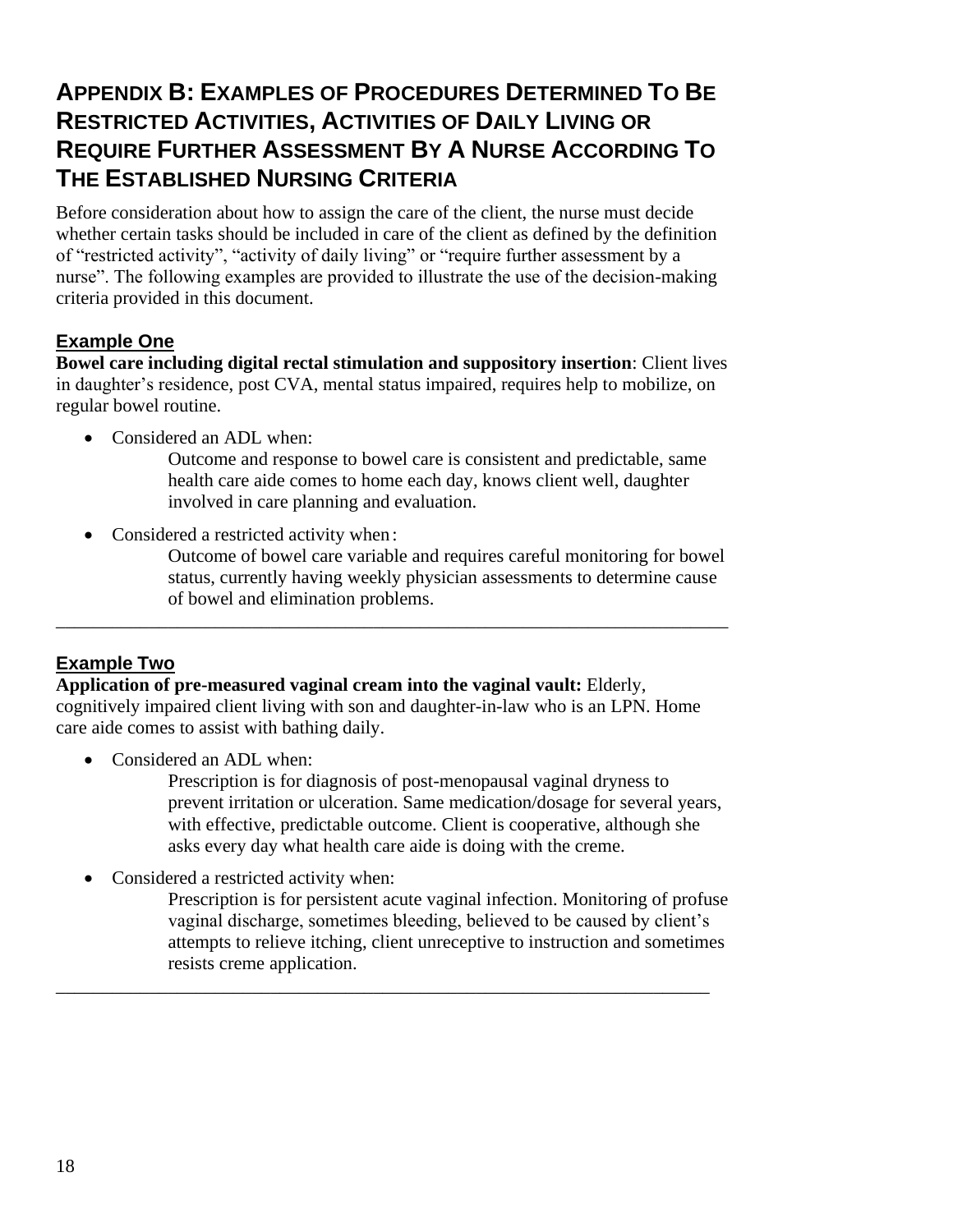### **Example Three**

**Intermittent urethral catheterization:** Thirty year old female client is quadriplegic due to MVA when she was seventeen. Lives by herself in an assisted living apartment complex for physically disabled. Requires assistance with most ADLs and care is performed by rotating health care aides. Client is mentally alert, assertive, and knowledgeable about all care.

• Considered an ADL when:

Client directs the catheterization, correcting technique of care-givers if necessary, asks for catheterization sooner that q6h routine if she notes need, monitors own urinary output and observes urine for signs of infection or bladder/urethral irritation, all five health care aides have received teaching by the nurse coordinator to catheterize this client, outcome of procedure is predictable and consistent.

• Considered a restricted activity when :

Client is experiencing multiple bladder problems, including atonia and repeated infections. Urethral opening is difficult to identify, and urethra often goes into spasm with insertion of catheter. Consideration currently being given to insertion of permanent suprapubic catheter. Client so far has not agreed to this medical solution.

### **Example Four**

**Intermittent urethral catheterization:** Client is fifty years old, living in a long term psychiatric rehabilitation centre, diagnosed with obsessive compulsive disorder (OCD). One of client's well established behaviors is compulsive water drinking, resulting in excessive fluid intake and urinary bladder distention. The care of this client includes urethral catheterizations four times per day. In this monitored living environment, care is planned by a nurse in consultation with the health-care team and an aide is always present to assist clients.

\_\_\_\_\_\_\_\_\_\_\_\_\_\_\_\_\_\_\_\_\_\_\_\_\_\_\_\_\_\_\_\_\_\_\_\_\_\_\_\_\_\_\_\_\_\_\_\_\_\_\_\_\_\_\_\_\_\_\_\_\_\_\_\_\_\_\_\_\_\_\_\_

• Considered an ADL when:

Client's behavior has been consistent for years and is not expected to change. Client is compliant with care, including catheterizations. Client reliably reports any discomforts experienced, such as abdominal pain or feeling feverish. Client is attached, and responds well, to the aides who regularly provide guidance and assistance as needed, although changes in routine or introduction of new people in the environment cause agitation.

• Considered a restricted activity when:

Any unfamiliar stimulus exacerbates this client's compulsive behaviors. Attending staff are trained to report increased agitation or changes in behaviors to supervisor. At these times degree and timing of bladder distention are unpredictable and are not reported by client. Often these episodes result in orders for constant surveillance and documenting of intake and output, weekly blood work for electrolytes, and increased dosage of medication. Occasionally intravenous therapy has been required to treat electrolyte imbalance. Sometimes client is resistive to catheterization.

\_\_\_\_\_\_\_\_\_\_\_\_\_\_\_\_\_\_\_\_\_\_\_\_\_\_\_\_\_\_\_\_\_\_\_\_\_\_\_\_\_\_\_\_\_\_\_\_\_\_\_\_\_\_\_\_\_\_\_\_\_\_\_\_\_\_\_\_\_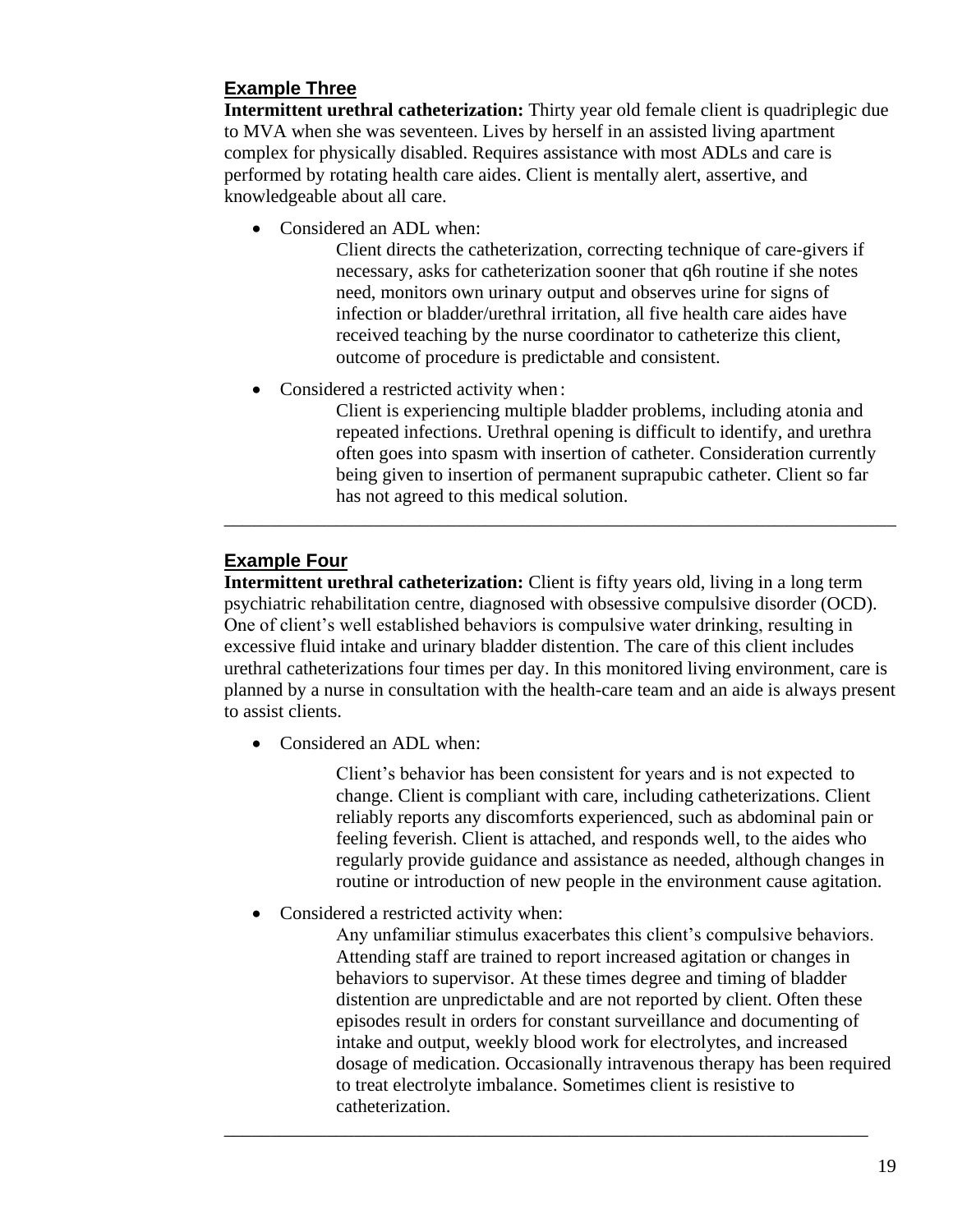### **Other Care Commonly Provided**

### **Example Five**

**Feeding dysphagia client:** Client is 73 year old male, post CVA, mental status impaired, requires total care with all aspects of activities of daily living including meal assistance. He has been assessed by the Occupational Therapist and is currently on a Dysphagia level 1 diet of thickened fluids and pureed foods due to swallowing difficulties. He has been choking today on sips of water and lunch is arriving shortly.

• Considered an appropriate assignment when:

Outcome and response to meal assistance is predictable and consistent with each daily meal. Staff is educated on dysphagia protocol for CVA client including thickened fluids, swallowing assessment, etc. The feeding of this patient could be assigned to a health care aide.

Requires further assessment by nurse when:

Client is newly diagnosed CVA with dysphagia and taking nutrition by mouth has been recently implemented into care plan. Client is having difficulty swallowing today as evidenced by choking on water and is at risk for aspiration. Decision would need to be made as to who has the necessary competencies to feed this resident. Client-specific teaching to the health care aide may be needed. The nurse should monitor the condition of this resident.

### **Example Six**

**Administration of P.R.N. Medications:** Client is an elderly female living in an assisted living facility. She has dementia and requires assistance with her medications or she would forget to take them. She complains of a headache during morning medication round. She has an analgesic order as P.R.N., every 4-6 hours, for pain.

\_\_\_\_\_\_\_\_\_\_\_\_\_\_\_\_\_\_\_\_\_\_\_\_\_\_\_\_\_\_\_\_\_\_\_\_\_\_\_\_\_\_\_\_\_\_\_\_\_\_\_\_\_\_\_\_\_\_\_\_\_\_\_\_\_\_\_\_\_\_\_\_

In this case the medication administration of this client could not be assigned to a health care aide, as this is a P.R.N. medication. The health care aide could be assigned to assist with this medication if it was a regularly scheduled medication and the resident status was stable. If this was a new complaint such as a headache, the nurse should assess the resident.